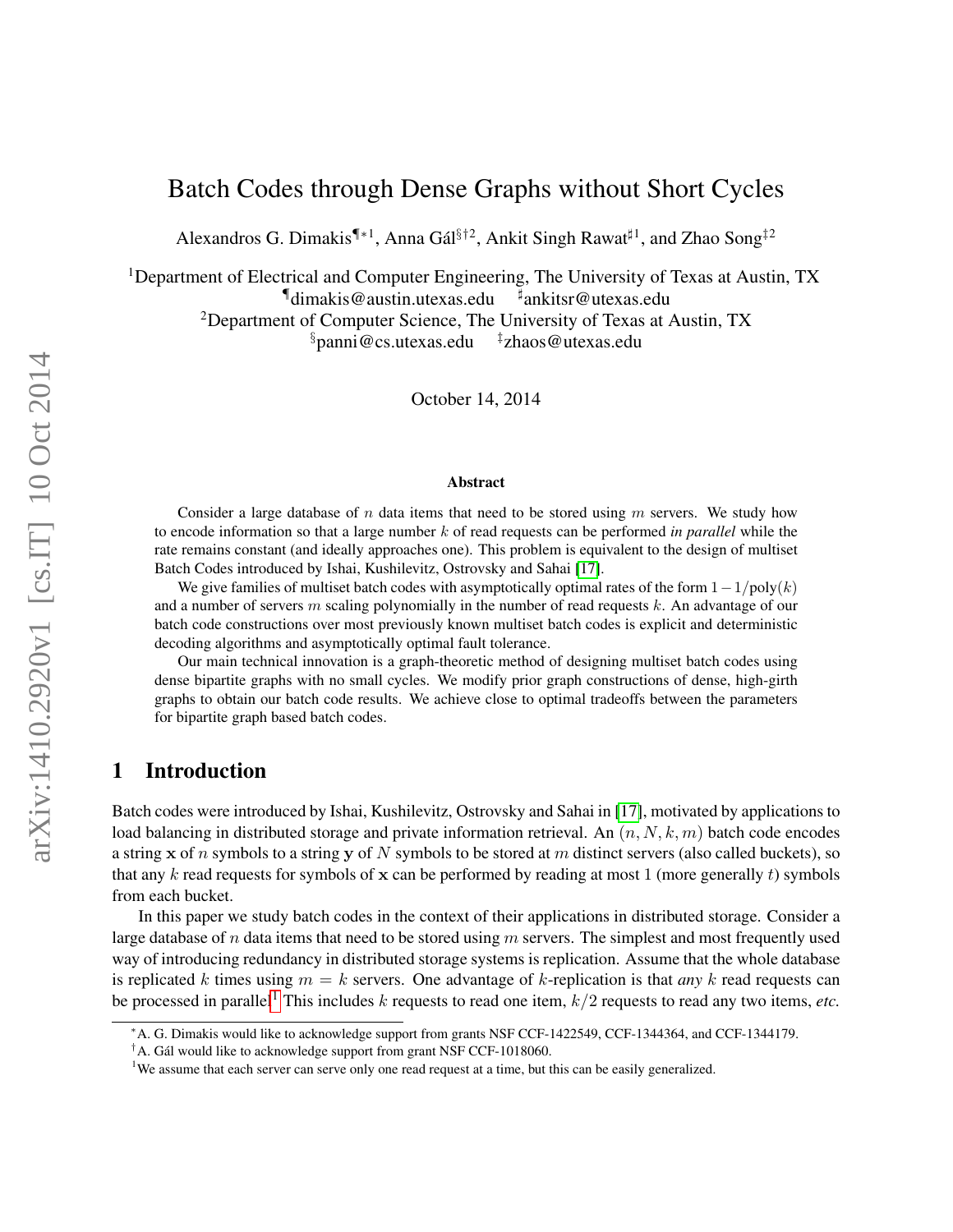Further, replication provides fault tolerance since any  $k-1$  server failures can be tolerated with no data loss. The disadvantage, of course, is that the rate of this storage scheme is vanishing as  $1/k$ . This large storage overhead of replication is a major cost bottleneck for large-scale storage clusters that motivates the use of distributed storage codes in systems like Windows Azure and Hadoop [\[16,](#page-21-1) [35\]](#page-22-0).

The central question is how to encode information so that a scaling number  $k$  of read requests can be performed in parallel while the rate remains constant (and ideally approaches one). This problem is equivalent to designing *multiset* batch codes with good parameters. Multiset batch codes were also introduced in [\[17\]](#page-21-0). These are batch codes that allow read requests that form a multiset, that is the same item  $x_i$  from x may be requested multiple times. For any k (not necessarily distinct) requests  $x_{i_1}, \ldots, x_{i_k}$  there must be a partition of the m servers into k disjoint groups  $S_1, \ldots, S_k$ , such that the j-th request  $x_{i_j}$  can be recovered by reading at most 1 symbol from each server of the group  $S_i$ . Thus, in the context of distributed storage, multiset batch codes also allow multiple parallel reads, a very useful property when storing frequently accessed data. For example, if item  $x_1$  is requested by k different users, it can be retrieved simultaneously, by accessing distinct groups of servers, and reading only one symbol from each server.

The central code design question for this scenario involves minimizing the number of used servers  $m$ while maximizing the rate  $\rho = n/N$  for some given number of objects n and required number of parallel reads k. Clearly, for any scheme  $m \geq k$ . Note that  $m = k$  is achievable by k-replication but with vanishing rate  $\rho = 1/k$ . An important contribution of [\[17\]](#page-21-0) was the design of codes that for any constant rate  $\rho < 1$ achieve polynomial dependency of the number of servers on k, that is  $m = k^c$  for some constant c that depends on the rate  $\rho$ . One limitation is that this exponent c is fairly large and grows arbitrarily large as the rate  $\rho$  approaches 1. We note that for low rates [\[17\]](#page-21-0) proposed a different construction that is near-optimal. Specifically, they showed that using Reed-Muller codes it is possible to obtain batch codes of rate  $\rho = 1/k^{\epsilon}$ and  $m = k \log^{2+1/\epsilon + o(1)} k$  for any constant  $\epsilon > 0$ . It remained open if it is possible to construct multiset batch codes with rates approaching optimality  $\rho = 1 - o(1)$ . Further, it would be ideal to achieve this using few servers, *i.e.*,  $m = k^c$  for some small exponent c. By a connection between multiset batch codes and smooth codes observed by Ishai et al. (Theorem 3.9 in [\[17\]](#page-21-0)), the recent constructions of high rate locally decodable codes by Kopparty et al. [\[19\]](#page-21-2) imply multiset batch codes with these properties, e.g. rate  $1-O(\log \log k/\log k)$  achieved with  $m < k^{1+O(1/\log \log k)}$ , however this has not been explicitly mentioned in the literature. Other constructions of high rate locally decodable codes appear in [\[14,](#page-21-3) [15\]](#page-21-4).

As far as we know, the only constructions of batch codes published after [\[17\]](#page-21-0) have been replication based batch codes - referred to as *combinatorial batch codes* in the literature (see e.g. [\[1,](#page-20-0) [4](#page-20-1)[–6,](#page-20-2) [26,](#page-21-5) [34,](#page-22-1) [36\]](#page-22-2)). Note that combinatorial batch codes do not provide multiset batch codes.

A limitation of most previous multiset batch codes including all multiset batch codes of [\[17\]](#page-21-0) with polynomial number of servers  $m = poly(k)$  is that they do not have explicit deterministic decoders. They provide randomized decoding algorithms, and imply the existence of the disjoint groups of servers required for decoding, but do not construct the disjoint groups, and do not identify which servers to use for the parallel reads explicitly. The multiset batch codes with deterministic decoders in [\[17\]](#page-21-0) have superpolynomial number of servers with respect to k.

Contributions: We introduce the first families of multiset batch codes with explicit and deterministic decoding algorithms and a polynomial number of servers with respect to k. Our codes also achieve asymptotically optimal rates  $1 - o(1)$ , and asymptotically optimal fault tolerance. Our constructions exhibit a tradeoff between m (the number of servers) and the rate as functions of k. Note that we are trying to minimize m and maximize the rate as functions of  $k$ . We obtain several constructions that give different tradeoffs. The smallest m we can achieve (as a function of k) while still having rate  $1 - o(1)$  is  $m = k^{3+\epsilon}$  for any fixed  $\epsilon > 0$ , achieved with rate at least  $1 - \frac{1}{\epsilon \epsilon}$  $\frac{1}{k^{\epsilon/4}}$ . These tradeoffs are close to optimal for bipartite graph based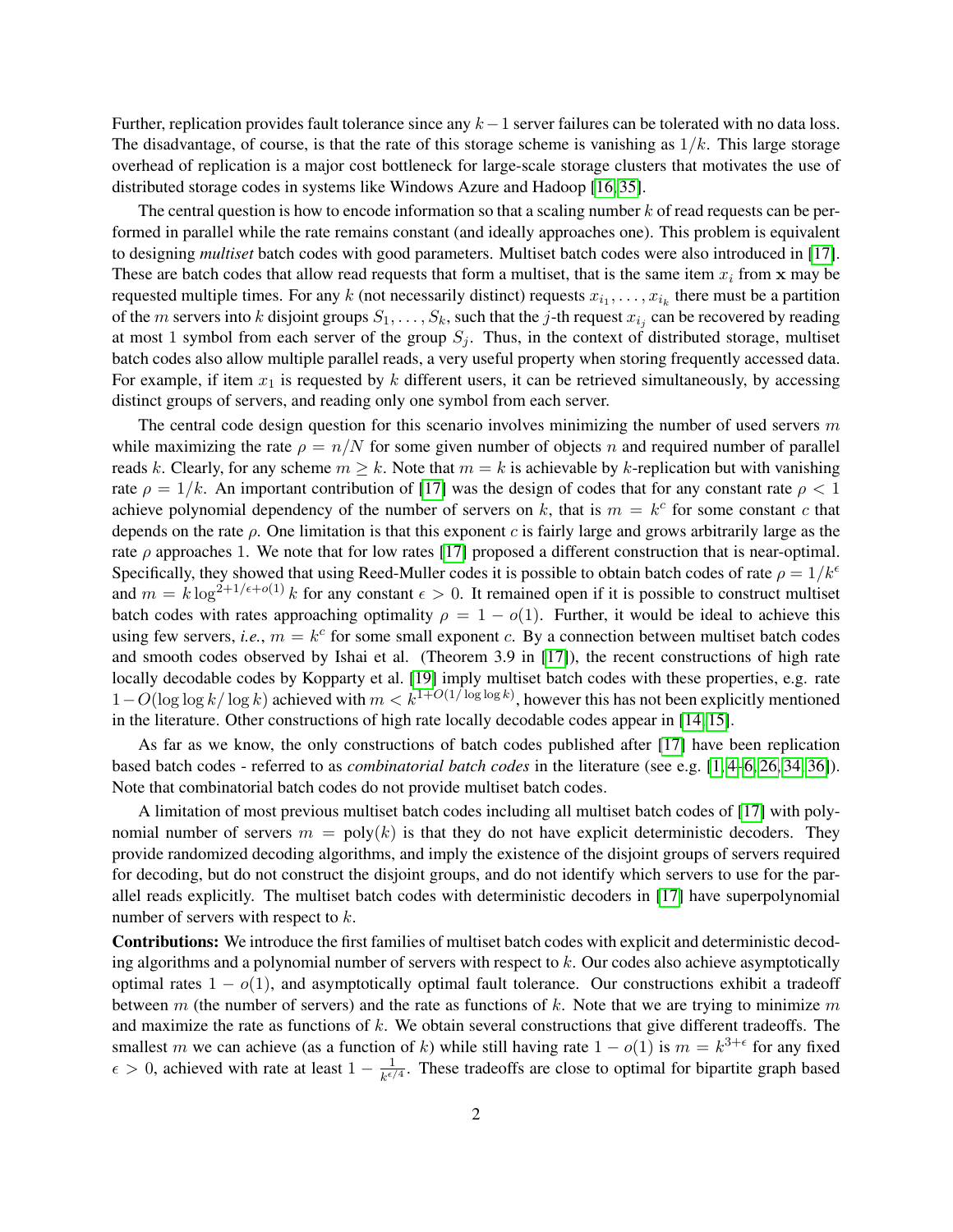multiset batch codes. A different setting of parameters in this construction gives  $m = O(k^3)$  servers and rate at least  $1-\frac{1}{c}$  $\frac{1}{c}$  for any constant  $c \geq 2$ . In another construction we require  $m = k^{4+\epsilon}$  and achieve rate at least  $1 - \frac{1}{k^e}$  $\frac{1}{k^{\epsilon}}$ , for any constant  $1 \geq \epsilon > 0$ . The first construction gives a better tradeoff between the number of servers and the rate when  $\epsilon$  is small. We also present a construction that gives  $m = k^4$  achieved with rate at least  $1 - \frac{1}{\sqrt{2}}$  $\frac{1}{k}$ . This gives a better rate than any of the other two constructions when the number of servers  $m = k<sup>4</sup>$ . We also show that the zig-zag code construction [\[39\]](#page-22-3) allows us to design batch codes with  $m = \Theta(k^{k^{1+\epsilon}+1+\epsilon})$  and rate at least  $1-\frac{1}{k^{\epsilon}}$  $\frac{1}{k^{\epsilon}}$  for any  $\epsilon > 0$ . While they require substantially more servers, zig-zag based codes offer the benefit of logarithmic locality, *i.e.*, each of the parallel reads needs to contact only O(polylogn) servers in the worst case. Table [1](#page-2-0) summarizes the parameters obtained by various code constructions considered in this paper.

<span id="page-2-0"></span>

| Construction           | Rate                                                           | Number of servers $(m)$                            |
|------------------------|----------------------------------------------------------------|----------------------------------------------------|
| Theorem 3, Section 4.1 | $\geq 1 - \frac{1}{k \epsilon/4}$ (for $\epsilon > 0$ )        | $k^{3+\epsilon}$                                   |
| Theorem 5, Section 4.2 | $\geq 1 - \frac{1}{k^{\epsilon}}$ (for $1 \geq \epsilon > 0$ ) | $k^{4+\tilde{\epsilon}}+o(k^{4+\tilde{\epsilon}})$ |
| Theorem 6, Section 4.3 | $\geq 1-1/\sqrt{k}$                                            | $(1+o_k(1))k^4$                                    |
| Theorem 7, Section 4.4 | $\geq 1 - \frac{1}{k\epsilon}$ (for $\epsilon > 0$ )           | $\Theta(k^{k^{1+\epsilon}+1+\epsilon})$            |
| Theorem 4, Section 4.1 | $\geq 1 - \frac{1}{c}$ (for constant $c \geq 2$ )              | $O(k^3)$                                           |

Table 1: Summary of the constructions of multiset batch codes presented in this paper. For the multiset batch codes constructed in Section [4.2,](#page-13-0)  $\tilde{\epsilon} < \epsilon$  is a rational number which depends on  $\epsilon$ . Note that we have deterministic decoding algorithm for all our constructions.

Our constructions offer several benefits compared to prior work. The first is in decoding: the choice of which servers to use for each of the  $k$  parallel reads is deterministic and obtained using an efficient algorithm. This is in contrast with previous constructions of multiset batch codes with polynomial number of servers with respect to  $k$  that choose these sets randomly and only show the existence of assignments of disjoint groups of servers to read requests. The second benefit is that our multiset batch codes achieve rate of the form  $1 - \frac{1}{\text{poly}(k)}$  with a polynomial number of servers, which is larger than the rate  $1 - O(\log \log k / \log k)$ of batch codes implied by the recent high rate locally decodable codes of [\[19\]](#page-21-2). Finally, our batch codes offer fault tolerance. Specifically, we show how to augment the code with extra parity symbols to provide distance asymptotically approaching that of Maximum Distance Separable (MDS) codes. We note that while this transformation can be applied to any batch code, batch codes with rate  $1 - o(1)$  are necessary to obtain asymptotically optimal fault tolerance.

Techniques: Our main technical innovation is a graph-theoretic method of designing multiset batch codes using dense bipartite graphs with no short cycles. Consider first the case where each server stores one symbol  $(i.e. N = m)$ , called a *primitive* batch code. Primitive batch codes are subsequently used as building blocks to construct more general batch codes.

Consider a bipartite graph with n left nodes and  $N - n$  right nodes. Each left node corresponds to a data symbol and each right node to a parity symbol. Let the left nodes all have degree  $k$ , indicating that each data symbol  $x_i$  is included in k parities. It is not hard to see that if this bipartite graph has no 4-cycle, these k parities must have disjoint neighborhoods, excluding  $x_i$ . Therefore, if there are no 4-cycles, each symbol  $x_i$  can be reconstructed k times in parallel, by reading these parities and their disjoint neighborhoods.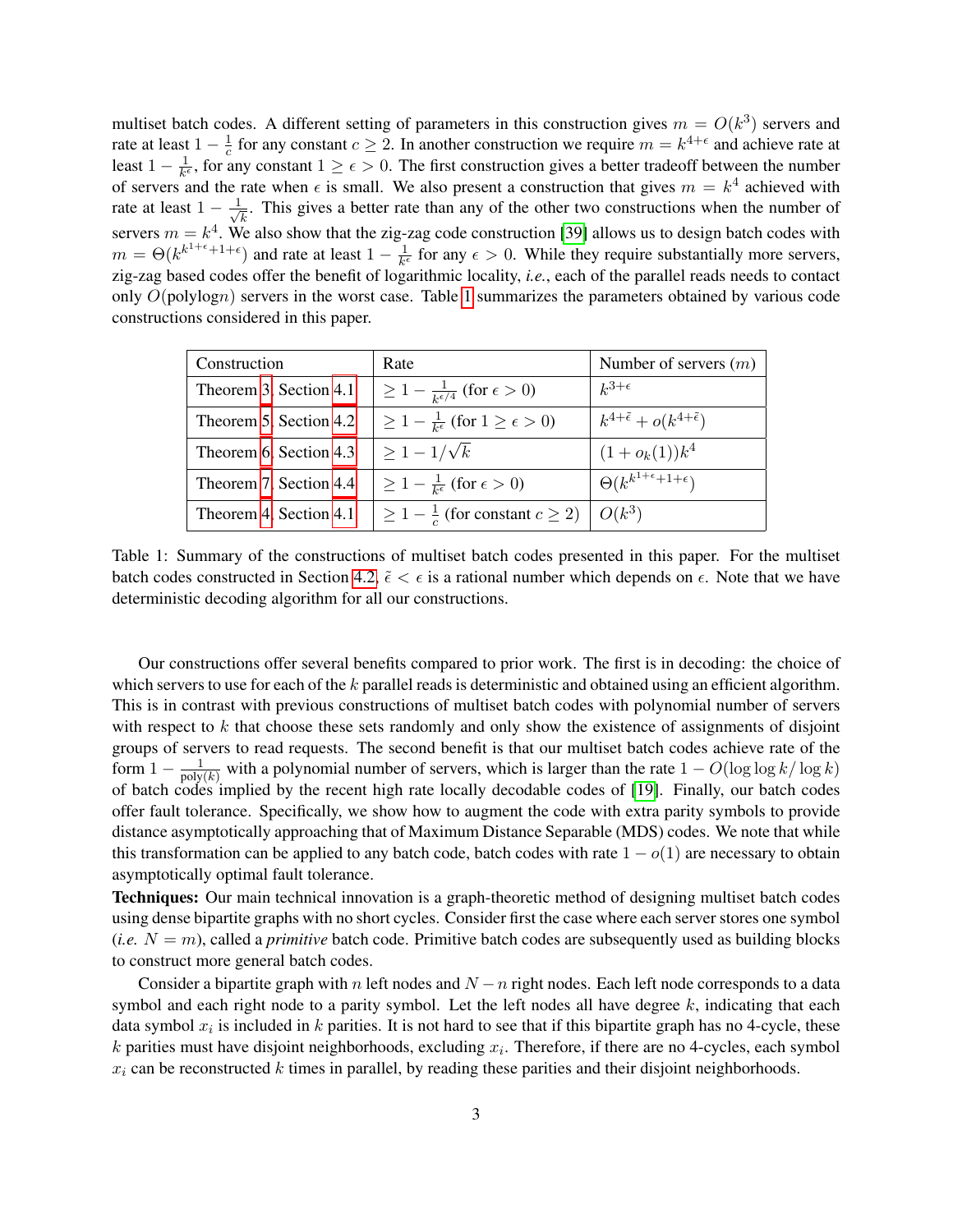This simple observation allows  $k$  parallel reads for one symbol but cannot support for example  $k/2$  reads for  $x_1$  and  $k/2$  reads for  $x_2$  since all the parities of  $x_1$  and  $x_2$  might involve other common data symbols. Our main lemma shows that if there are no 4-cycles or 6-cycles, the number of parities that are blocked by each read request can be bounded by a local argument and any  $k$  reads can be supported. Using this graph theoretic lemma we show that bipartite graphs with n left nodes,  $N - n$  right nodes, left degree at least k and girth at least 8 yield primitive multiset batch codes with parameters  $(n, N, k, m)$ . Therefore optimizing batch code parameters becomes an extremal graph problem: Maximize the left minimum degree in a (simple, undirected) bipartite graph with  $N$  vertices so that it contains no 4-cycle or 6-cycle subgraphs. Here subgraphs are not necessarily induced and this condition is equivalent to the bipartite graph having girth (length of shortest cycle) at least 8.

The difficulty in code constructions is now clear: making the left degree k large without short cycles requires many right nodes. However, as the number of right nodes (*i.e.* parities) is  $N - n$ , this pushes the rate  $n/N$  low. The question of constructing dense bipartite graphs of high girth and in particular bipartite graphs without 4- and 6-cycles and as many edges as possible has been extensively studied. The strongest constructions of such graphs have been given by Lazebnik, Ustimenko, Woldar [\[20\]](#page-21-6) and by de Caen and Székely [\[7\]](#page-20-3). The construction by Lazebnik *et al.* is obtained by embedding Chevalley group geometries in Lie algebras [\[41\]](#page-22-4). The constructions of de Caen and Székely are based on known constructions of generalized quadrangles [\[27,](#page-21-7) [40\]](#page-22-5). We modify a construction of Balbuena [\[3\]](#page-20-4) based on Latin Squares to obtain our results with  $m = k^{3+\epsilon}$  and rate at least  $1 - \frac{1}{k\epsilon}$  $\frac{1}{k^{\epsilon/4}}$ . This gives close to optimal tradeoffs for bipartite graph based multiset batch codes, since as we discuss in Section [4.5](#page-18-0) rate at least  $1 - \frac{1}{\hbar \epsilon}$  $\frac{1}{k^{\epsilon/4}}$  implies  $m = \Omega(k^{3+\epsilon/2})$ . Note that the graphs of Balbuena [\[3\]](#page-20-4) only give rate  $1/2$ , but we apply a simple transformation to amplify the rate. We could apply a similar transformation to any of our bipartite graph based constructions, but these would not lead to significantly different tradeoffs.

### 1.1 Related work

Our work is inspired by work of Ishai et al. [\[17\]](#page-21-0). Batch codes were originally motivated for load balancing applications which are traditionally different from erasure codes like Reed-Solomon [\[32\]](#page-22-6) and information dispersal [\[29\]](#page-22-7) used for distributed data storage [\[28\]](#page-22-8). The difference is that batch codes are useful for storing many small items while standard erasure codes provide fault tolerance for a single large object split in multiple symbols.

One issue that blurs this difference, however, is the so-called repair problem of distributed storage codes [\[10,](#page-20-5) [11\]](#page-21-8). When a systematic code is used for storage across servers a very common operation is the access of a single systematic symbol. Typically, each symbol of a code is stored in a different server. When the particular server storing the desired systematic symbol has failed or is temporarily unavailable the problem of reconstructing a single symbol from as few other codeword symbols as possible arises. The locality of a symbol [\[13,](#page-21-9) [25\]](#page-21-10) is the smallest number of other symbols that need to be read to reconstruct it. We refer to that set of symbols as a repair group for the given symbol. Batch codes enable multiple  $(k)$ repair groups for each symbol that are also disjoint and hence allow these reads to be performed in parallel, a property very useful for high performance storage systems. Since these groups must be disjoint, some of them must be small so batch codes implicitly enforce locality. The weaker problem of enabling multiple parallel reads of a single symbol was recently investigated in [\[31\]](#page-22-9). The constructions we present in this paper resolve an open question stated in [\[31\]](#page-22-9).

Fault tolerance is another useful property for distributed storage codes. Gopalan *et al.* [\[13\]](#page-21-9) determined the largest possible distance for codes with locality, generalizing the Singleton bound [\[23\]](#page-21-11). This was re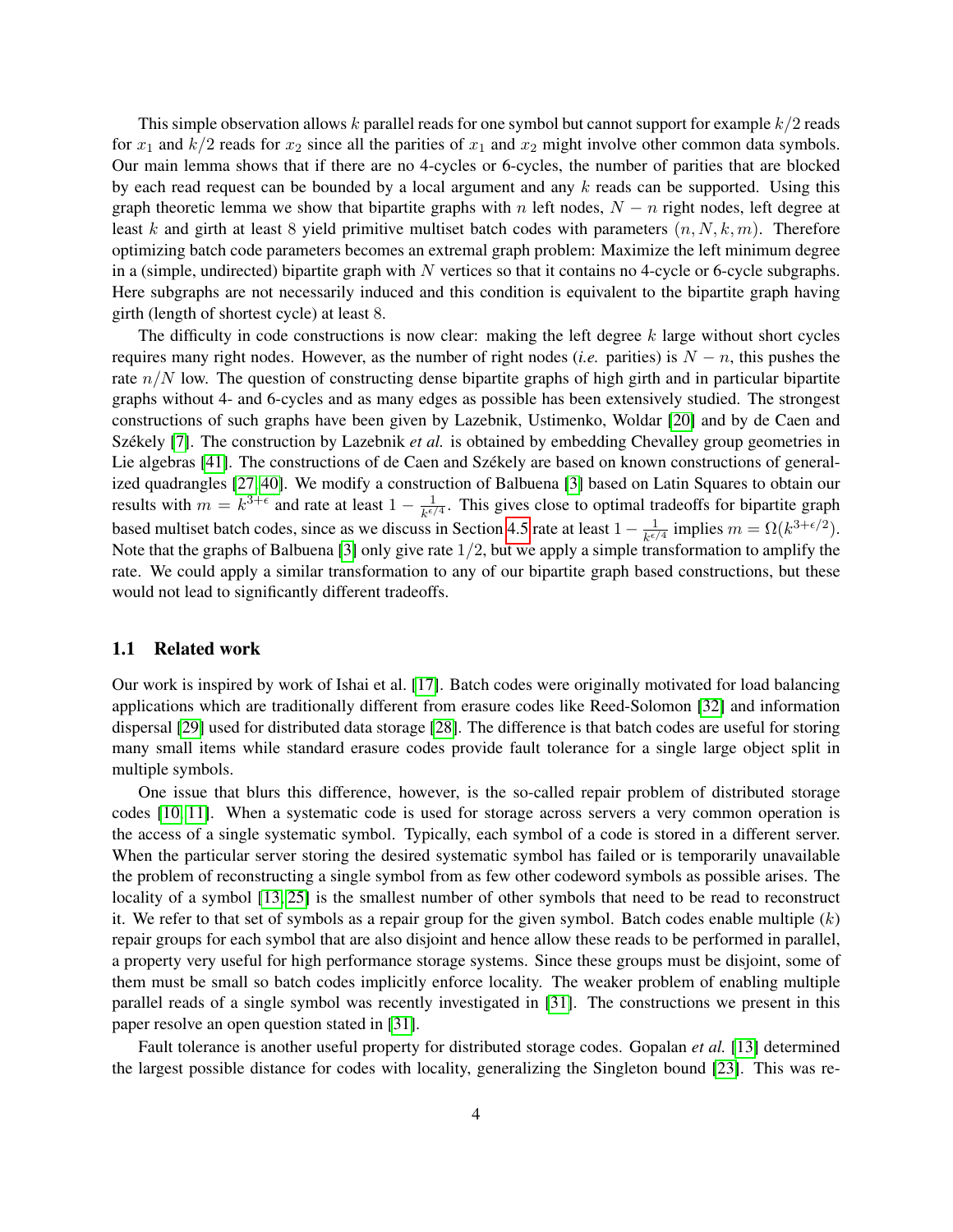cently further generalized for nonlinear codes [\[25\]](#page-21-10) and several explicit constructions of locally repairable codes have been investigated (*e.g.* [\[18,](#page-21-12) [24,](#page-21-13) [30,](#page-22-10) [37,](#page-22-11) [38\]](#page-22-12)). Note that locally repairable codes are related but fundamentally different from locally decodable codes [\[42\]](#page-22-13). Prior batch code constructions with good rates have very poor distance properties, namely  $d = o(n)$ . We construct batch codes that have near-optimal distance, linear in  $n$  and asymptotically approaching the Singleton bound.

We note that girth and graph representations have been considered before (see e.g. [\[1,](#page-20-0) [26\]](#page-21-5) in the context of 2-uniform combinatorial batch codes, that is replication based batch codes where each message symbol is repeated exactly twice. However, this connection is very different from our technical contributions. 2-uniform combinatorial batch codes can be viewed as graphs the following way: since each symbol is stored at exactly two servers, one can represent these codes by a graph whose vertex set is the set of servers, and an edge is placed for each symbol, connecting the two servers where the symbol is stored. Note that combinatorial batch codes repeating symbols more than twice give rise to hypergraphs. In the case of 2-uniform combinatorial batch codes, the corresponding graph cannot contain certain configurations as subgraphs, and in particular the girth of the graph is also relevant. [\[1\]](#page-20-0) uses a construction of Lazebnik, Ustimenko, Woldar [\[21\]](#page-21-14) of high girth graphs to construct 2-uniform combinatorial batch codes. However, this is a different construction and a different paper than the construction in [\[20\]](#page-21-6) that we use, and our graph representation and connection between high girth graphs and multiset batch codes is completely different.

### 1.2 Organization of the paper

In Section [2,](#page-4-0) we provide necessary background on batch codes, including the gadget lemma [\[17\]](#page-21-0). The gadget lemma allows us to convert a primitive batch code to a general batch code without the restriction that the number of servers be equal to the number of code symbols. We describe our main technical contribution connecting dense high-girth graphs to multiset batch codes in Section [3.](#page-6-0) We first associate a natural bipartite graph representation  $\mathcal{G}_{\mathcal{C}}$  with a systematic linear code  $\mathcal{C}$  in Section [3.1,](#page-6-1) and define the notion of repair groups for such codes in Section [3.2.](#page-6-2) In Section [3.3,](#page-7-0) we establish that having an induced subgraph of  $\mathcal{G}_{\mathcal{C}}$  with left degree at least  $k$  and girth at least  $8$  is a sufficient condition for the code to be a primitive multiset batch code, which can support any sequence of  $k$  reads requests. In Section [4](#page-10-0) we use this result with various explicit constructions of dense bipartite graphs with girth at least 8 to obtain multiset batch codes with rate  $1 - o(1)$ . In Section [4.5](#page-18-0) we discuss the limitations of our bipartite graph based approach. In Section [5,](#page-18-1) we combine the load balancing aspect of batch codes with fault tolerance, and describe a simple way to obtain batch codes that are arbitrarily close to the Singleton bound.

Notation: A quick note on the notation that we follow throughout the paper. We use boldface lower case letters to denote vectors. For a strictily positive integer n, [n] denotes the set  $\{1, 2, \ldots, n\}$ . For two integers  $0 \le n_1 \le n_2$ , we use  $[n_1 : n_2]$  to represent the set  $\{n_1, n_1 + 1, \ldots, n_2\}$ . The notations which are specific to various sections of the paper are defined where we use them.

### <span id="page-4-0"></span>2 Background

Let  $\Sigma$  denote a finite alphabet<sup>[2](#page-4-1)</sup> and  $\mathbf{x}=(x_1,x_2,\ldots,x_n)\in\Sigma^n$  represent a length-n message vector. We use the (multi-)set  $\{i_1, i_2, \ldots, i_k\}$  to represent the sequence of k read requests that correspond to the message symbols  $x_{i_1}, x_{i_2}, \ldots, x_{i_k}$ . Note that a multiset with k elements from [n] denotes a sequence of k read requests where some message symbols may be requested multiple times. In what follows, we also refer to a sequence of k read requests as a k*-request pattern*. We start with the definition of batch codes [\[17\]](#page-21-0):

<span id="page-4-1"></span><sup>&</sup>lt;sup>2</sup>We subsequently assume  $\Sigma$  to be a finite field.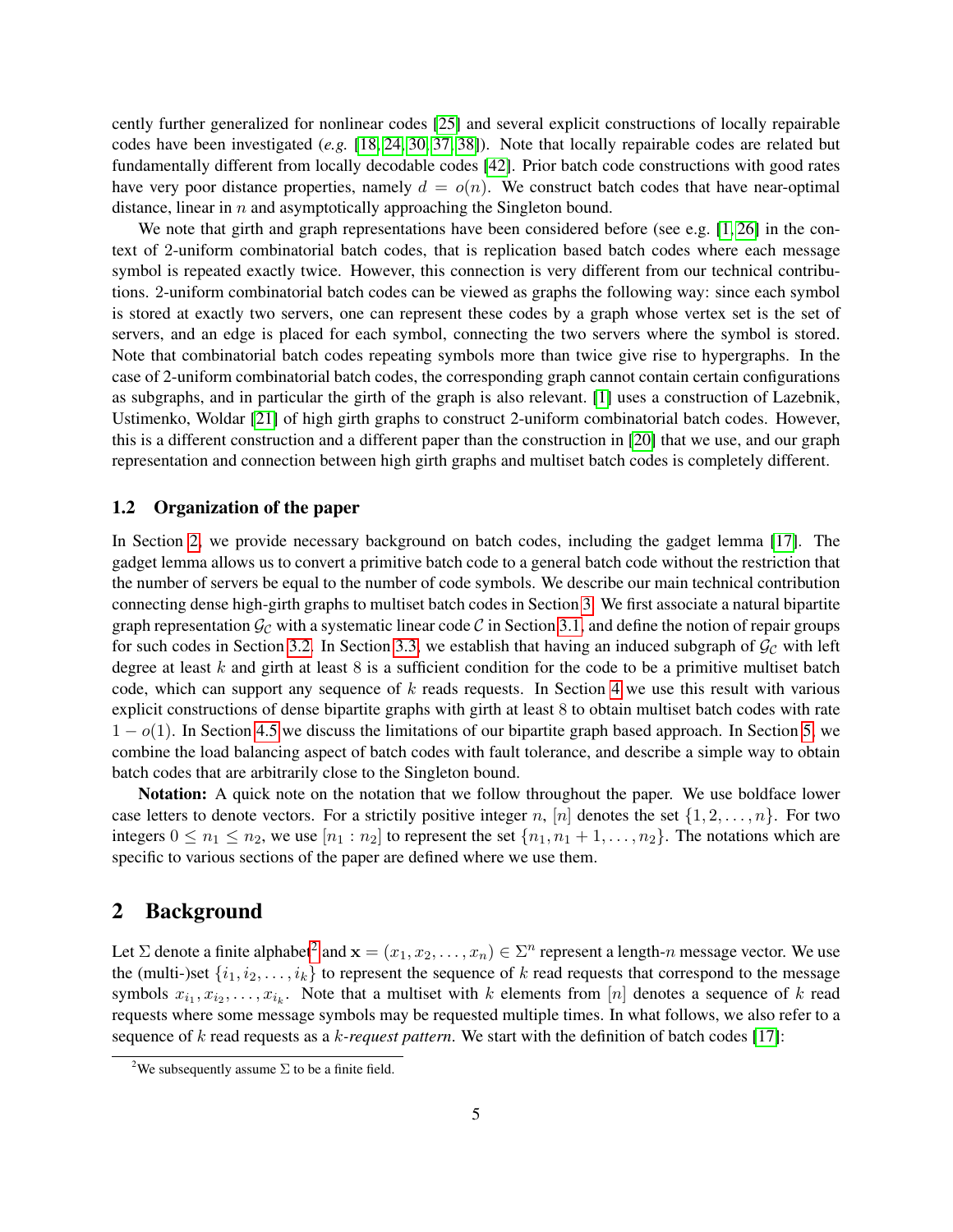**Definition 1.** *(Batch codes [\[17\]](#page-21-0))* An  $(n, N, k, m, t)$  *batch code encodes* n *message symbols over*  $\Sigma$  *to* N *code symbols over* Σ*. These* N *code symbols are partitioned into* m *buckets (servers) such that any* k*request pattern represented by a set with* k *distinct elements from* [n]*,* i.e.*, parallel reads for* k *distinct message symbols, can be served by downloading at most* t *code symbols from each of the* m *buckets.*

The notion of batch codes is further strengthened into *multiset batch codes* which also support the krequest patterns represented by mutlisets with  $k$  elements from the set  $[n]$ :

Definition 2. *(Multiset batch codes [\[17\]](#page-21-0)) An* (n, N, k, m, t) *multiset batch code encodes* n *message symbols over* Σ *to* N *code symbols over* Σ*. These* N *coded symbols are partitioned into* m *buckets such that any* k*-request pattern represented by a multiset with* k *elements from* [n] *can be served by downloading at most* t *code symbols from each of the* m *buckets. In addition, all read requests are required to be served from the code symbols downloaded from disjoint sets of buckets.*

*Remark* 1*.* A particular sub-class of batch codes where the number of buckets is equal to the length of codewords, *i.e.*, m = N, is referred to as *primitive batch codes*. Note that primitive batch codes correspond to batch codes with each of their buckets comprising exactly one code symbol.

*Remark* 2. In this paper we focus on batch codes with  $t = 1$ , *i.e.*, at most only one symbol can be read from each of the buckets during the process of serving a k-request pattern. Given an  $(n, N, k, m, 1)$  batch code, one can obtain an  $(n, N, tk, m, t)$  batch code and an  $(n, N, k, \lceil \frac{m}{t} \rceil, t)$  batch code [\[17,](#page-21-0) Lemma 2.4.2]. In what follows, we refer to an  $(n, N, k, m, 1)$  batch code as an  $(n, N, k, m)$  batch code.

In [\[17\]](#page-21-0), Ishai *et al.* highlight a basic operation to convert a primitive batch code to a general batch code with suitable parameters. The following result describes this operation.

**Lemma 1.** *(Gadget lemma [\[17\]](#page-21-0)) Given an*  $(n, N, k, m)$  *multiset batch code C, for any*  $g \in \mathbb{N}$ *, it is possible to construct a*  $(qn, qN, k, m)$  *multiset batch code*  $q \cdot C$ *.* 

For completeness, we include a proof of the gadget lemma.

**Proof.** We prove the Lemma by presenting an explicit construction for a  $(gn, gN, k, m)$  multiset batch code  $g \cdot C$  which utilizes the given  $(n, N, k, m)$  multiset batch code C. Let  $\mathbf{x} = (x_1, x_2, \dots, x_{qn})$  be a message vector of length gn. We partition the message vector into g sub-vectors  $x^1, x^2, \ldots, x^g$  such that

$$
\mathbf{x}^{i} = (x_{(i-1)n+1}, x_{(i-1)n+2}, \dots, x_{in}), \text{ for } i \in [g].
$$

Assuming that  $C(\mathbf{x}^i)$  denotes the length-n codeword corresponding to  $\mathbf{x}^i$  in C, we assign the following codeword in  $g \cdot C$  to the message vector **x**.

$$
g\cdot \mathcal{C}(\mathbf{x})=\mathbf{c}=(\mathbf{c}_1,\mathbf{c}_2,\ldots,\mathbf{c}_N).
$$

Here, for  $j \in [N] = [m]$ ,  $\mathbf{c}_j = (\mathcal{C}(\mathbf{x}^1)_j, \mathcal{C}(\mathbf{x}^2)_j, \dots, \mathcal{C}(\mathbf{x}^g)_j)$  represents the j-th bucket associated with the codeword  $c \in g \cdot C(\mathbf{x})$ . We now establish that  $g \cdot C$  is indeed a  $(gn, gN, k, m)$  multiset batch code.

It is clear from the construction described above that the codewords in  $g \cdot C$  are obtained by stacking up g codewords in C, one for each of the g sub-vectors  $\{x^i\}_{i \in [g]}$ . Given this structure of the codewords in  $g \cdot C$ , we can associate any k-request pattern for x to a k-request pattern for  $x^1 = (x_1, x_2, \ldots, x_n)$ : for any  $j \in [n]$ , we map a read request for the message symbol  $x_{(i-1)n+j}$  to a read request for the message symbol  $x_j$ . For  $j \in [n]$ , let  $k_j$  denote the number of read requests from the k-request pattern for x that are mapped to the read requests for the message symbol  $x_j$ . Note that we have  $\sum_{j=1}^n k_j = k$ . Since C is an  $(n, N, k, m)$ primitive batch code, we can assign the k read requests for the symbols in the sub-vector  $x^1$  to disjoint sets of buckets. Now, for any  $j \in [n]$ , one can serve all  $k_j$  read requests mapped to  $x_j$  by reading the appropriate code symbols from the assigned sets of buckets.  $\Box$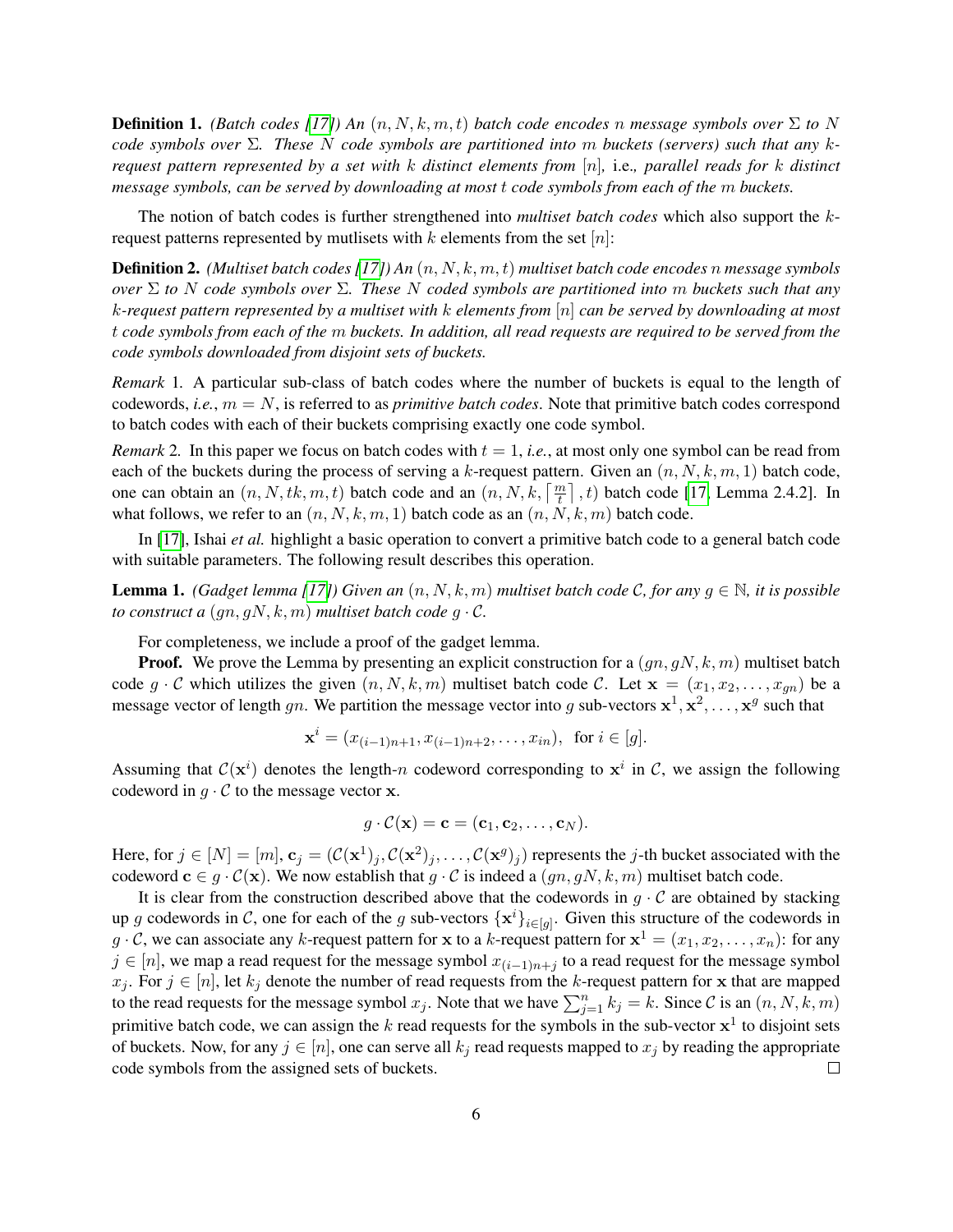## <span id="page-6-0"></span>3 Obtaining Multiset Batch Codes from Bipartite Graphs

This section presents the primary technical contribution of this paper. Here, we focus on systematic linear codes and provide a sufficient condition for such a code to be a primitive multiset batch code. For the remainder of the paper, we assume  $\Sigma$  to be a finite field over which our linear codes are defined. In particular, the parity symbols of our codes correspond to linear combinations of the message symbols with coefficients chosen from Σ.

For every systematic linear code, we associate a bipartite graph with the code. We then show that an  $[n, N]$  systematic code<sup>[3](#page-6-3)</sup> is an  $(n, N, k, m = N)$  primitive multiset batch code if the associated bipartite graph has an induced subgraph with girth at least  $8$  and left degree at least k. The proof of the fact that a systematic code which satisfies the aforementioned graph theoretic conditions is a multiset batch code has an added advantage. The proof involves showing that for such codes any k-request pattern can be assigned to disjoint sets of code symbols by a greedy and efficient algorithm (see Figure [4\)](#page-11-2).

#### <span id="page-6-1"></span>3.1 Graph representation for systematic codes

Given an  $[n, N]$  systematic code C, we define a bipartite graph  $\mathcal{G}_{\mathcal{C}} = (\mathcal{V}_1 \cup \mathcal{V}_2, \mathcal{E})$  with  $|\mathcal{V}_1| = n$  and  $|\mathcal{V}_2| =$  $N-n$ . The n left nodes and the  $N-n$  right nodes in the graph  $\mathcal{G}_{\mathcal{C}}$  respresent the n message symbols and the  $N-n$  parity symbols of the code C, respectively. Moreover, there exists an edge  $(i, j) \in \mathcal{E} \subseteq \mathcal{V}_1 \times \mathcal{V}_2$  iff the *i*-th message symbol participates in the *j*-th parity symbol. Alternatively, given  $G = [I_{n \times n} | E_{n \times (N-n)}]$  as the  $n \times N$  generator matrix of the code C, the matrix E is supported on the incidence matrix of the bipartite graph  $\mathcal{G}_{\mathcal{C}}$ .

<span id="page-6-4"></span>**Example 1.** Let C be a [3, 8] systematic code which encodes the message vector  $x = (x_1, x_2, x_3)$  to a length-8 codeword c such that

$$
\mathbf{c} = (c_1, c_2, \dots, c_8) = (x_1, x_2, x_3, x_1 + x_2, x_1, x_2 + x_3, x_1 + x_3, x_1 + x_2 + x_3).
$$

Figure [1](#page-7-1) describes the graph representation for  $C$ .

*Remark* 3*.* Note that the graph representation considered here is different from the prevalent Tanner graph representation of the parity check matrix of a code [\[33\]](#page-22-14). In the graph  $\mathcal{G}_{\mathcal{C}}$ , all nodes represent the symbols of a generic codeword with the left nodes and the right nodes representing the message and the parity symbols, respectively. On the other hand, the *variable* and *check* nodes in a Tanner graph represent the code symbols and the different constraints satisfied by the codewords, respectively. However, there is a correspondence between these two graph representations for a systematic code as one can be obtained from the other.

### <span id="page-6-2"></span>3.2 Repair groups of a systematic code

We now define the notion of repair groups for a systematic linear code C. For  $i \in [n]$ , let  $c_{i_1}, c_{i_2}, \ldots, c_{i_{u(i)}}$ denote the  $u(i)$  parity symbols that involve the message symbol  $x_i$ . For  $j \in \{i_1, i_2, \ldots, i_{u(i)}\}$ , we use  $\mathbf{x}_{\Gamma(i,j)} \subseteq \{x_1, \ldots, x_{i-1}, x_{i+1}, \ldots, x_n\}$  to represent the collection of the message symbols other than  $x_i$  that participate in the construction of the parity symbol  $c_j$ . This implies that for each  $j \in \{i_1, i_2, \ldots, i_{u(i)}\}$ , one

<span id="page-6-3"></span><sup>&</sup>lt;sup>3</sup>An [n, N] systematic code is a linear code over finite field  $\Sigma$  that encodes n message symbols over  $\Sigma$  to length-N codewords over  $\Sigma$ . Moreover, without loss of generality we assume that the n message symbols (systematic part) appear at the first n positions of the codewords in C.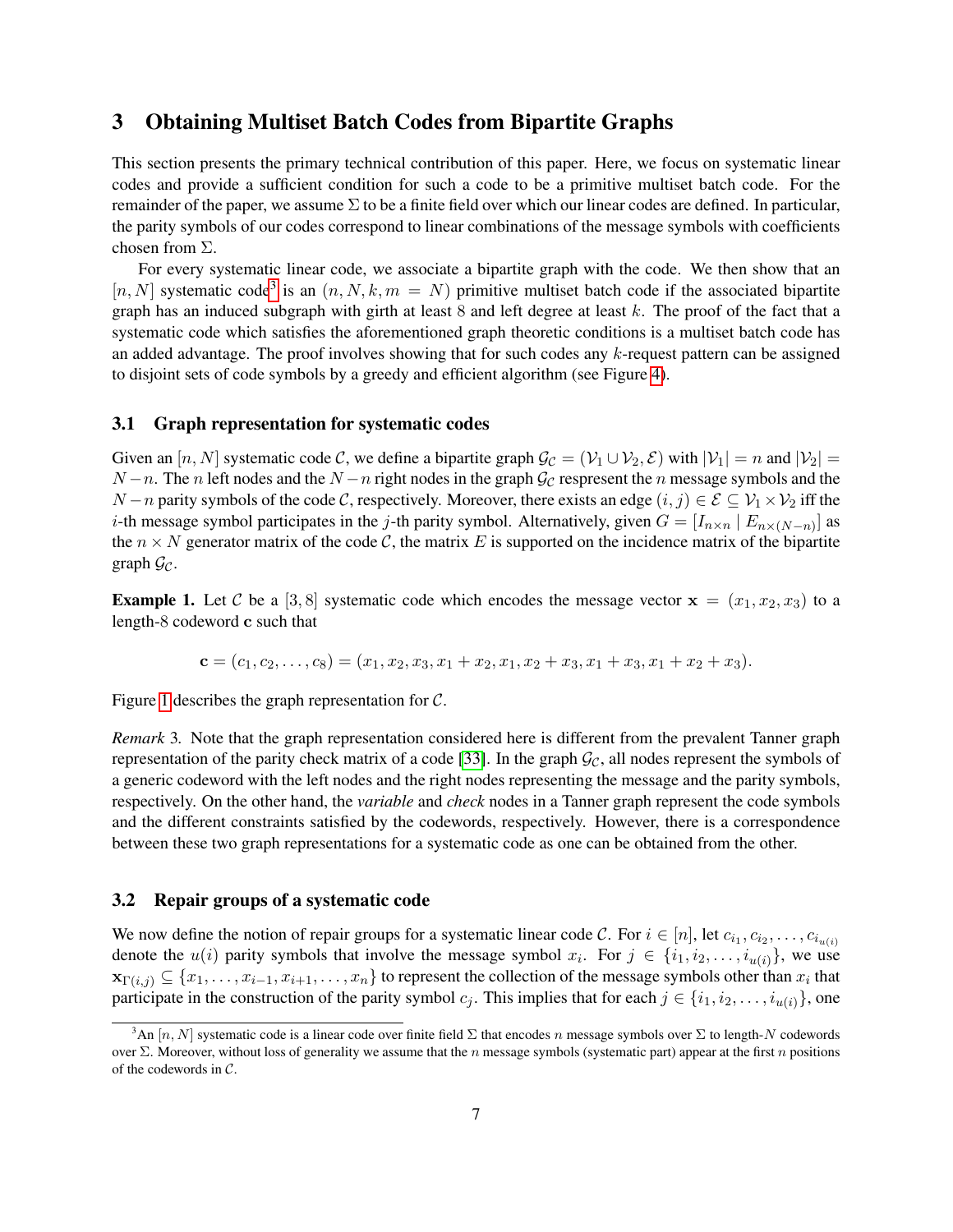<span id="page-7-1"></span>

Figure 1: Graph representation  $\mathcal{G}_{\mathcal{C}}$  for the [3, 8] code described in Example [1.](#page-6-4)

can obtain  $x_i$  by removing the contributions of the symbols in  $\mathbf{x}_{\Gamma(i,j)}$  from  $c_j$ . Noting this, we refer the  $u(i)$ collections of the symbols  $\{ \mathbf{x}_{\Gamma(i,j)} \cup \{c_j\} \}_{j \in \{i_1,i_2,...,i_{u(i)}\}}$  as  $u(i)$  repair groups for the message symbol  $x_i$ .

In terms of the graph representation  $\mathcal{G}_{\mathcal{C}}$ , for  $i \in [n]$ , the left node  $x_i$  has degree  $u(i)$ . The right nodes associated with the parity symbols  $c_{i_1}, c_{i_2}, \ldots, c_{i_{u(i)}}$  constitute the  $u(i)$  neighbors of the left node  $x_i$ . Moreover, for  $j \in \{i_1, i_2, \ldots, i_{u(i)}\}$ , the left nodes associated with the message symbols  $\mathbf{x}_{\Gamma(i,j)}$  correspond to all the neighbors of the right node  $c_j$  other than the left node  $x_i$ .

For the [3, 8] code described in Example [1](#page-6-4) (see Figure [1\)](#page-7-1), the message symbol  $x_1$  participates in four parity symbols  $c_4$ ,  $c_5$ ,  $c_7$ ,  $c_8$ . Therefore, the message symbol  $x_1$  has the following four repair groups,

$$
{x_2, c_4}, \{c_5\}, \{x_3, c_7\}, \{x_2, x_3, c_8\}.
$$

The repair groups for the message symbols  $x_2$  and  $x_3$  can be listed in a similar manner.

### <span id="page-7-0"></span>3.3 Sufficient condition for multiset batch codes

As our main technical contribution, the following result presents a sufficient condition for a linear systematic code to be a primitive multiset batch code.

<span id="page-7-3"></span>**Theorem 1.** Let C be an  $[n, N]$  systematic code with the graph representation  $\mathcal{G}_{\mathcal{C}} = (\mathcal{V}_1, \mathcal{V}_2, \mathcal{E})$ . Assume *that there exists an induced subgraph*  $\widetilde{\mathcal{G}}_C = (\mathcal{V}_1, \widetilde{\mathcal{V}}_2 \subseteq \mathcal{V}_2, \widetilde{\mathcal{E}})^4 \subseteq \mathcal{G}_C$  $\widetilde{\mathcal{G}}_C = (\mathcal{V}_1, \widetilde{\mathcal{V}}_2 \subseteq \mathcal{V}_2, \widetilde{\mathcal{E}})^4 \subseteq \mathcal{G}_C$  $\widetilde{\mathcal{G}}_C = (\mathcal{V}_1, \widetilde{\mathcal{V}}_2 \subseteq \mathcal{V}_2, \widetilde{\mathcal{E}})^4 \subseteq \mathcal{G}_C$  such that the following two conditions *hold.*

- *(i)* Each node in  $V_1$  has degree at least k in the bipartite graph  $\widetilde{G}_C$ .
- *(ii) The bipartite graph*  $\widetilde{\mathcal{G}}_C \subseteq \mathcal{G}_C$  *has girth (length of the shortest cycle) at least* 8*.*

*Then,*  $C$  *is an*  $(n, N, k, m = N)$  *primitive multiset batch code.* 

Before proceeding to establish Theorem [1,](#page-7-3) we present Lemma [2](#page-7-4) and [3.](#page-8-0) These two lemmas characterize the interaction among those repair groups of the message symbols that are associated with a suitable induced subgraph  $\mathcal{G}_{\mathcal{C}} \subseteq \mathcal{G}_{\mathcal{C}}$ . Note the requirement (i) in Theorem [1](#page-7-3) requires the graph to be dense, while the requirement (ii) demands that the graph be not too dense.

<span id="page-7-4"></span>**Lemma 2.** Let C be an  $[n, N]$  systematic code with the graph representation  $\mathcal{G}_{\mathcal{C}} = (\mathcal{V}_1, \mathcal{V}_2, \mathcal{E})$ . Assume that *there exists an induced subgraph*  $\widetilde{\mathcal{G}}_C = (\mathcal{V}_1, \widetilde{\mathcal{V}}_2 \subseteq \mathcal{V}_2, \widetilde{\mathcal{E}}) \subseteq \mathcal{G}_C$  *such that the following two conditions hold.* 

<span id="page-7-2"></span><sup>&</sup>lt;sup>4</sup>For  $\widetilde{\mathcal{V}}_2 \subseteq \mathcal{V}_2$ , the edge set associated with  $\widetilde{\mathcal{G}}_C$  is defined as  $\widetilde{\mathcal{E}} := \{(i, j) \in \mathcal{E} : j \in \widetilde{\mathcal{V}}_2\}.$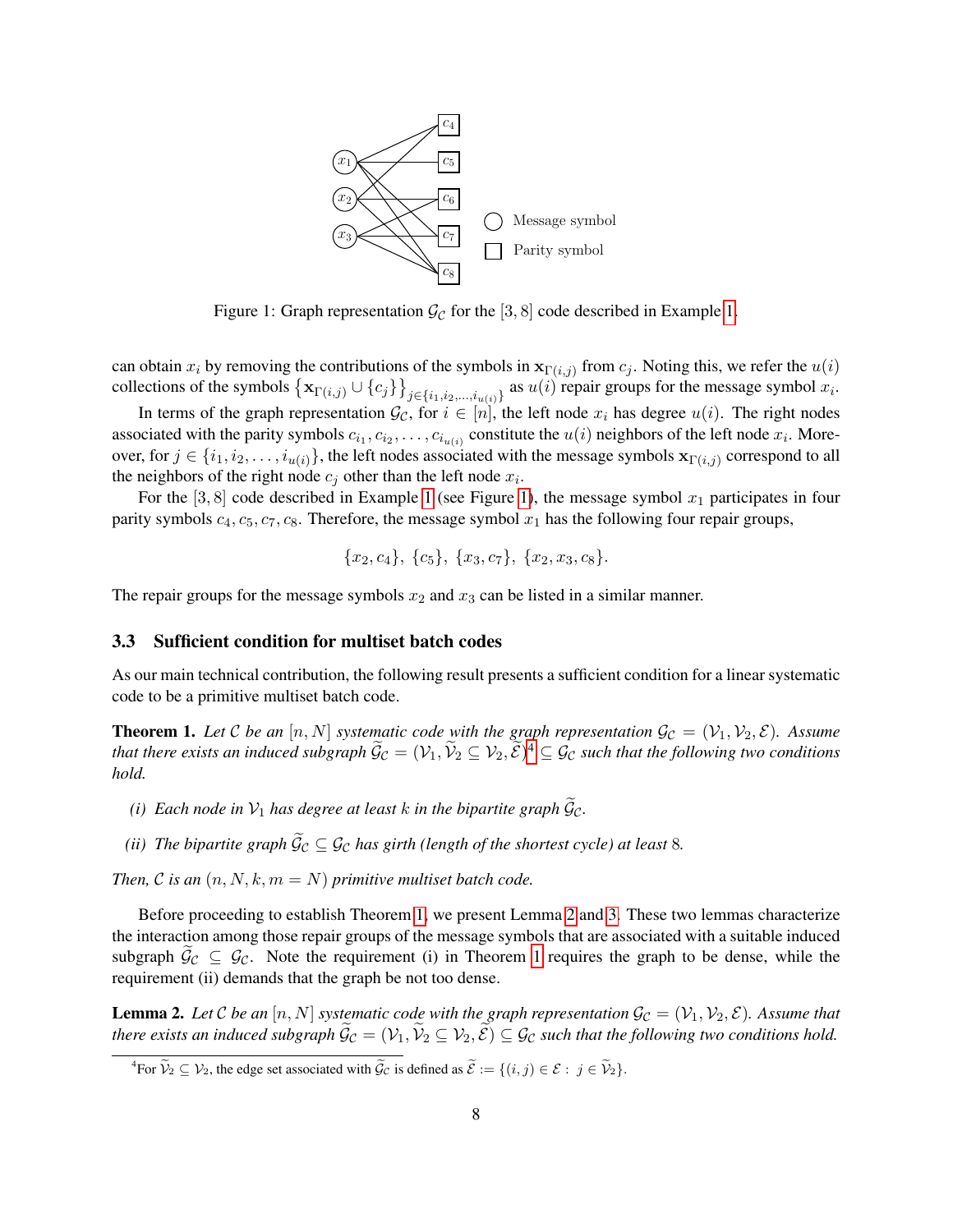- *(i)* Each node in  $V_1$  has degree at least k in the bipartite graph  $\widetilde{g}_c$ ,
- *(ii) The bipartite graph*  $\widetilde{\mathcal{G}}_{\mathcal{C}} \subseteq \mathcal{G}_{\mathcal{C}}$  *has no* 4*-cycle,* i.e., *cycle of length* 4*.*

*Then, each message symbol has at least* k *disjoint repair groups.*

<span id="page-8-2"></span>**Proof.** Let C denote the systematic code associated with the subgraph  $\tilde{\mathcal{G}}_C \subseteq \mathcal{G}_C$ . Without loss of generality, we assume that  $\widetilde{\mathcal{V}}_2 \subseteq \mathcal{V}_2$  corresponds to the first  $|\widetilde{\mathcal{V}}_2|$  out of  $|\mathcal{V}_2| = N - n$  right nodes of the graph  $\mathcal{G}_{\mathcal{C}}^5$  $\mathcal{G}_{\mathcal{C}}^5$ . Then, every codeword  $\mathbf{c} = (c_1, c_2, \dots, c_N) \in \mathcal{C}$  is associated to a unique codeword  $\tilde{\mathbf{c}} = (c_1, c_2, \dots, c_N) \in \mathcal{C}$  is associated to a unique codeword  $\tilde{\mathbf{c}} = (c_1, c_2, \dots, c_N) \in \mathcal{C$  $(c_1, c_2, \ldots, c_{n+|\tilde{\mathcal{V}}_2|}) \in \mathcal{C}$  obtained by removing the last  $|\mathcal{V}_2| - |\mathcal{V}_2|$  code symbols from the codeword c. In the rest of the proof we focus only on the repair groups that contain the parity symbols associated with the set  $\mathcal{V}_2$ . In other words, we work with the code  $\mathcal{C}$ .



Figure 2: Illustration of a 4-cycle  $\{x_i, c_{i_1}, x_j, c_{i_2}\}$  when two repair groups of the message symbol  $x_i$  have a common message symbol  $x_j$ .

Since each left node has degree at least k in the bipartite graph  $\tilde{G}_C$ , this implies that for any  $i \in [n]$ , the message symbol  $x_i$  has at least k repair groups (see Section [3.2\)](#page-6-2). Next, we argue that all of these repair groups are disjoint, *i.e.*, they do not have any common code symbol. In order to establish contradiction, we assume that for an  $i \in [n]$ , there exists two repair groups of the message symbol  $x_i$  with at least one common code symbol. Since two repair groups for a message symbol involve distinct parity symbols, let  $c_{i_1}$ and  $c_{i_2}$  denote the parity symbols in these two intersecting repair groups. Assume that  $x_j$ , for  $j \in [n] \setminus \{i\}$ , be one of the common message symbol in the two underlying repair groups. This implies that the nodes  $\{x_i, c_{i_1}, x_j, c_{i_2}\}$  form a cycle in the graph  $\mathcal{G}_{\mathcal{C}}$  (see Figure [2\)](#page-8-2). This leads to contradiction as the graph  $\mathcal{G}_{\mathcal{C}}$  has no 4-cycle.

<span id="page-8-0"></span>**Lemma 3.** Let C be an  $[n, N]$  systematic code with the graph representation  $\mathcal{G}_C = (\mathcal{V}_1, \mathcal{V}_2, \mathcal{E})$ . Assume that *there exists an induced subgraph*  $\widetilde{\mathcal{G}}_C = (\mathcal{V}_1, \widetilde{\mathcal{V}}_2 \subseteq \mathcal{V}_2, \widetilde{\mathcal{E}}) \subseteq \mathcal{G}_C$  *such that the following two conditions hold.* 

- *(i)* Each node in  $\mathcal{V}_1$  has degree at least k in the bipartite graph  $\widetilde{\mathcal{G}}_C$ ,
- *(ii) The bipartite graph*  $\widetilde{\mathcal{G}}_C \subseteq \mathcal{G}_C$  *has girth (length of the shortest cycle) at least* 8*.*

*Then, each message symbol has at least* k *disjoint repair groups. Moreover, for any*  $i, j \in [n]$  *with*  $i \neq j$ *,* any one of the disjoint repair groups for the message symbol  $x_i$  has common symbols with at most one of *the disjoint repair groups for the message symbol*  $x_j$ *.* 

**Proof.** Here, we use ideas which are similar to those employed in the proof of Lemma [2.](#page-7-4) In particular, we associate a code  $\tilde{C}$  to the subgraph  $\tilde{G}_C \subseteq \mathcal{G}_C$ . Note that for every codeword  $\mathbf{c} = (c_1, c_2, \dots, c_N) \in \mathcal{C}$ ,

<span id="page-8-1"></span><sup>&</sup>lt;sup>5</sup>If this is not the case, we can re-index the parity symbols of the codewords in  $C$  to get this property.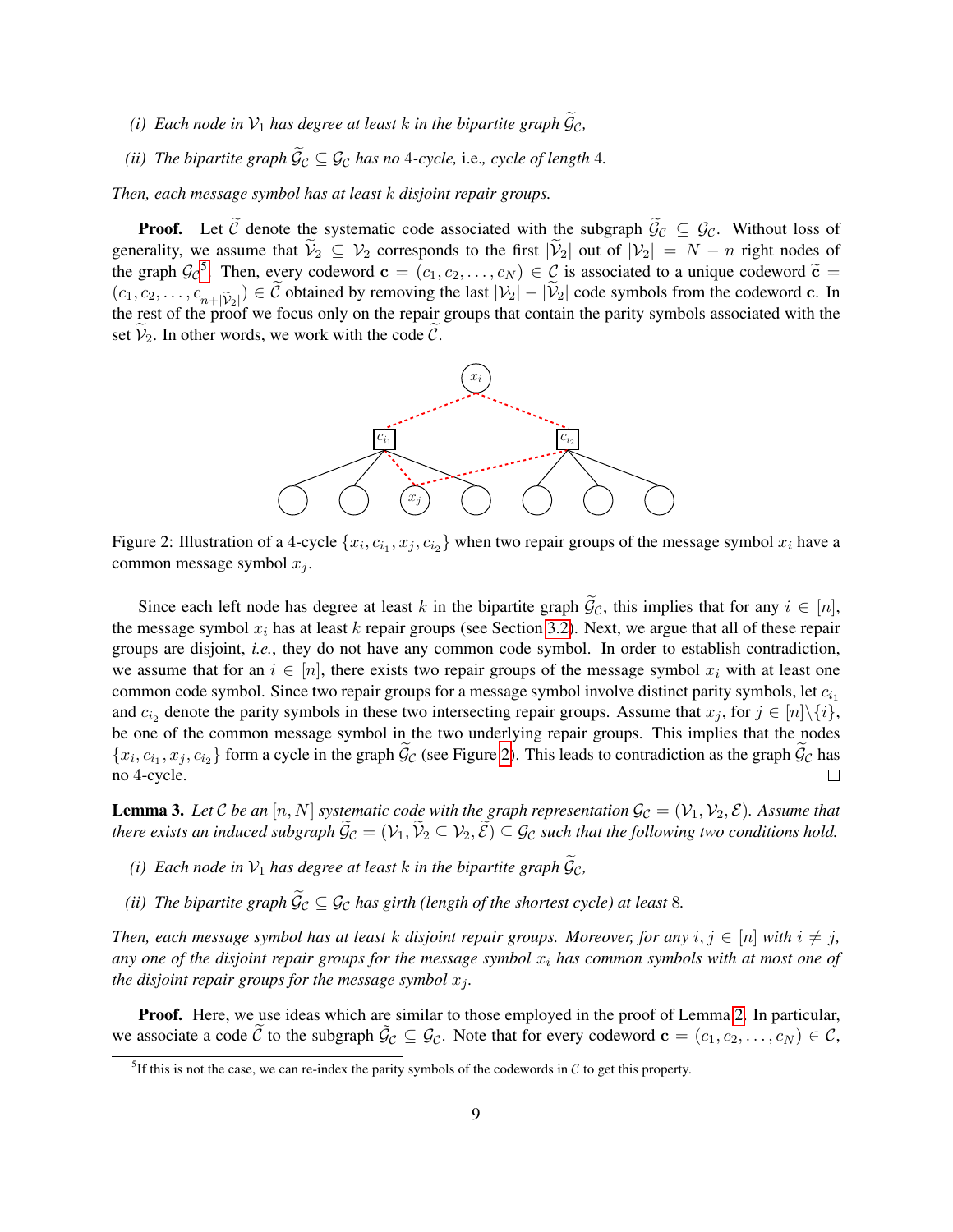<span id="page-9-0"></span>

Figure 3: Illustration of the cycles in  $\mathcal{G}_{\mathcal{C}}$  when one repair group of the message symbol  $x_i$  intersects with two disjoint repair groups of the message symbol  $x_i$ .

there exists a unique codeword  $\widetilde{\mathbf{c}} = (c_1, c_2, \dots, c_{n+|\widetilde{\mathcal{V}}_2|}) \in \mathcal{C}$ . Again in the rest of the proof we only focus on those repair groups that are associated with  $\tilde{C}$ , *i.e.*, the repair groups that do not contain the codes symbols  $c_{n+|\widetilde{V}_2|+1}, \ldots, c_n$  from a codeword  $\mathbf{c} = (c_1, \ldots, c_N) \in \mathcal{C}$ .

Since the sub graph  $\tilde{G}_C$  has girth at least 8, it does not contain a 4-cycle. It then follows from Lemma [2](#page-7-4) that each of the  $n$  message symbols has at least  $k$  disjoint repair groups. Next, we establish the second claim in the lemma that for any  $i, j \in [n]$  with  $i \neq j$ , any one of the disjoint repair groups for the message symbol  $x_i$  has common symbols with at most one of the disjoint repair groups for the message symbol  $x_j$ .

Toward this, we assume that the opposite is true and there exist two message symbols, say  $x_i$  and  $x_j$ , such that at least one repair group of the message symbol  $x_i$  has common code symbols with at least two repair groups of the message symbol  $x_j$ . Let  $c_{i_1}$  be the parity symbol corresponding to one such repair groups of  $x_i$  that intersects with two repair groups of the message symbol  $x_j$ . Assume that  $c_{j_1}$  and  $c_{j_2}$ represent the distinct parity symbols associated with the underlying two repair groups the message symbol  $x_i$ . There are two cases that need to be considered:

- $i_1 = j_1$  or  $i_1 = j_2$ : Without loss of generality, we assume that  $i_1 = j_1$ . Let  $x_l$  be the message symbol that is common between the repair group of  $x_i$  and the repair group of  $x_j$  corresponding to the parity symbol  $c_{j_2}$ . As described in Figure [3a,](#page-9-0) this implies the existence of a 4-cycle  $\{x_j, c_{j_1}, x_l, c_{j_2}\}$  in the bipartite graph  $\mathcal{G}_c$ .
- $i_1 \neq j_1$  and  $i_1 \neq j_2$ : In this case, let  $x_u$  represent a common symbol between the repair group of  $x_i$  and the *first repair group* of  $x_j$  corresponding to the parity symbol  $c_{j_1}$ . Similarly, assume that  $x_v$ denotes a symbol which is common between the repair group of  $x_i$  and the *second repair group* of  $x_j$  corresponding to the parity symbol  $c_{j_2}$ . This translates to a 6-cycle  $\{x_j, c_{j_1}, x_u, c_{i_1}, x_v, c_{j_2}\}$  in the bipartite graph  $\tilde{\mathcal{G}}_{\mathcal{C}}$  (see Figure [3b\)](#page-9-0).

Since the girth of the bipartite graph  $\tilde{G}_C$  is at least 8, both cases above lead to contradiction. This completes the proof.

 $\Box$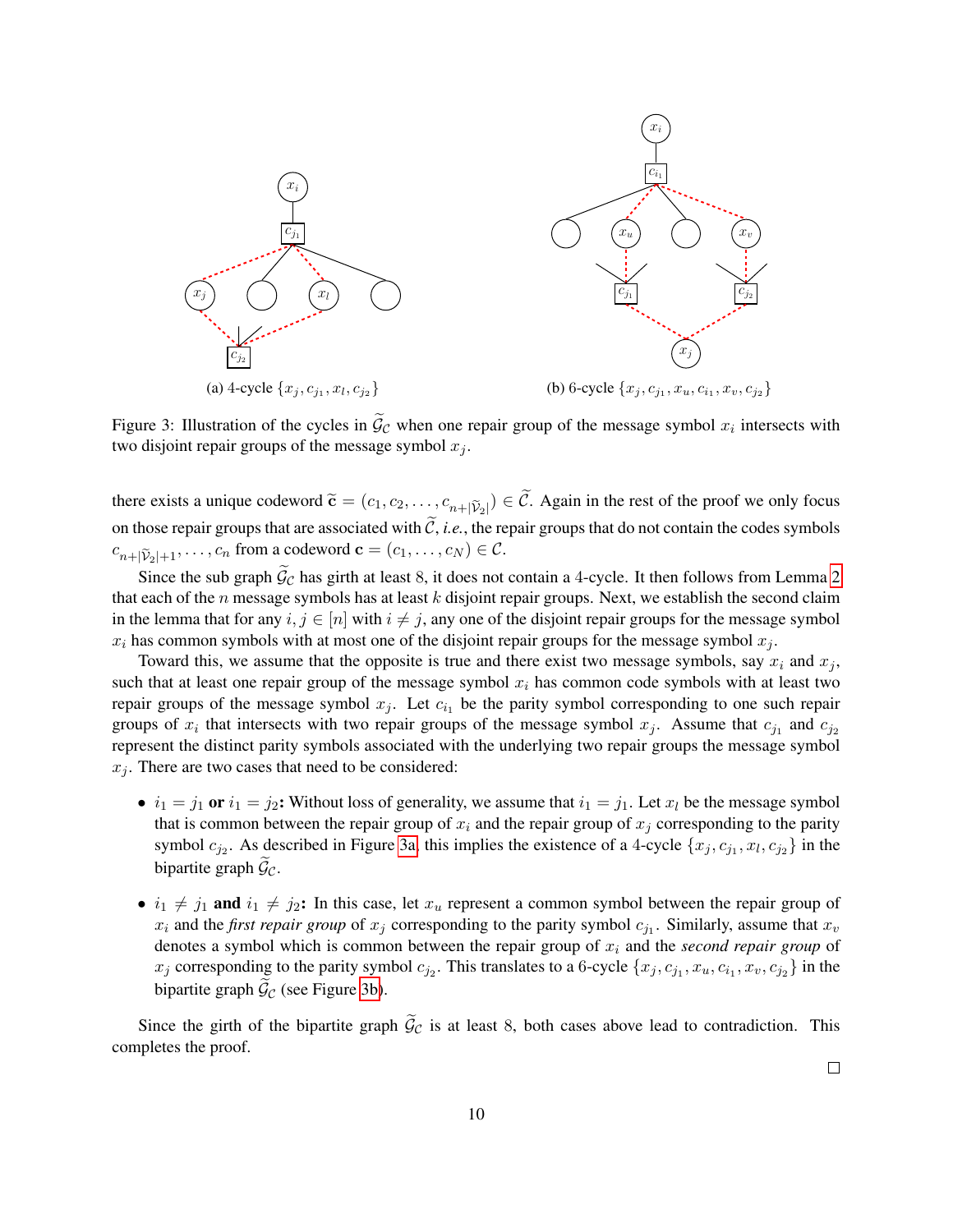Essentially, Lemma [3](#page-8-0) implies that given an induced subgraph  $\tilde{G}_G$  with girth at least 8, among the repair groups associated with  $\mathcal{G}_{\mathcal{C}}$ , each repair group of one message symbol can block at most one repair group of any other message symbol. In the following, we utilize this to prove Theorem [1.](#page-7-3)

**Proof of Theorem [1.](#page-7-3)** Given the code C, we assign each symbol from the codeword  $c \in C$  to a different bucket. This implies that  $m = N$ . Here, we provide an algorithmic proof of the fact that C can support any k-request pattern by serving different read requests from the disjoint sets of buckets. In particular, under the assumptions on the bipartite graph  $\mathcal{G}_{\mathcal{C}}$  stated in Theorem [1,](#page-7-3) we provide an algorithm which always maps k read requests in any k-request pattern to k disjoint sets of code symbols (buckets). The algorithm described here is deterministic as opposed to the randomized algorithm used for Subset codes by Ishai *et al.* in [\[17\]](#page-21-0).

Let  $\{i_1, i_2, \ldots, i_k\} \subset [n]$  be a multiset corresponding to a k-request pattern. For the k-request pattern and  $j \in [n]$ , let  $k_j$  denote the number of read requests for the message symbol  $x_j$  in the k-request pattern, *i.e.*,

$$
k_j = |\{u \in [k] : i_u = j\}|
$$
, for  $j \in [n]$ .

Note that  $\sum_{j=1}^{n} k_j = k$ . Moreover, each k-request pattern can be alternatively defined by a set

$$
\{(1,k_1), (2,k_2), \ldots, (n,k_n)\}\in [n]\times [k],
$$

where  $(j, k_j)$  implies that there are  $k_j$  read requests for the message symbol  $x_j$  in the k-request pattern. We now use the algorithm described in Figure [4](#page-11-2) to map the k read requests to disjoint sets of code symbols (buckets).

It follows from Lemma [3](#page-8-0) that each message symbol has at least  $k$  disjoint repair groups in  $C$ . Let  $j^* = \min\{j \in [n] : k_j > 0\}$ . The algorithm can successfully assign the  $k_{j^*}$  read requests for the message symbol  $x_{j^*}$  to the buckets storing  $x_{j^*}$  itself and  $k_{j^*} - 1$  disjoint repair groups of  $x_{j^*}$ . In order to complete the proof of Theorem [1,](#page-7-3) it is enough to show that for any  $j > j^*$ , the algorithm is always able to find  $k_j$  sets of disjoint code symbols (buckets) to serve  $k_j$  read requests for the message symbol  $x_j$ .

Towards this, we assume that for a  $j > j^*$ ,  $k_j > 0$  and the algorithm is able to map read requests

$$
\{(1,k_1), (2,k_2), \ldots, (j-1,k_{j-1})\}
$$

to disjoint sets of code symbols. Let  $S_1, S_2, \ldots, S_{\sum_{u=1}^{j-1} k_u}$  denote the disjoint sets of code symbols used by the algorithm to serve these  $\sum_{u=1}^{j-1} k_u$  read requests. Note that the set  $\mathcal{S}_v$ , for  $v \in [\sum_{u=1}^{j-1} k_u]$ , corresponds to a message symbol in  $\{x_1, x_2, \ldots, x_{j-1}\}$  or a repair group of a message symbol in  $\{x_1, x_2, \ldots, x_{j-1}\}$ . It follows from Lemma [3](#page-8-0) that the message symbol  $x_j$  has at least k disjoint repair groups. Moreover, each of the sets  $S_1, S_2, \ldots, S_{\sum_{u=1}^{j-1} k_u}$  has common code symbols with at most one repair group for the message symbol  $x_j$ . Therefore, the algorithm can find  $k_j \le (k - \sum_{u=1}^{j-1} k_u)$  repair groups for the message symbol  $x_j$ which consist of code symbols that do not appear in the sets  $S_1, S_2, \ldots, S_{\sum_{u=1}^{j-1} k_u}$ .  $\Box$ 

### <span id="page-10-0"></span>4 New Constructions of Multiset Batch Codes

We now utilize Theorem [1](#page-7-3) to obtain new constructions of  $(n, N, k, m)$  multiset batch codes with rate 1 −  $o_k(1)^6$  $o_k(1)^6$ . Note that the requirement (i) in Theorem [1](#page-7-3) translates to the graph being dense, while the requirement (ii) demands that the graph be not too desnse. Here, we also point out that for C to be an  $(n, N, k, m = N)$ primitive multiset batch code, it is necessary for each node in  $V_1$  to have degree at least k in the original

<span id="page-10-1"></span><sup>&</sup>lt;sup>6</sup>Here,  $b = o_k(a)$  implies that  $\frac{b}{a} \to 0$  as  $k \to \infty$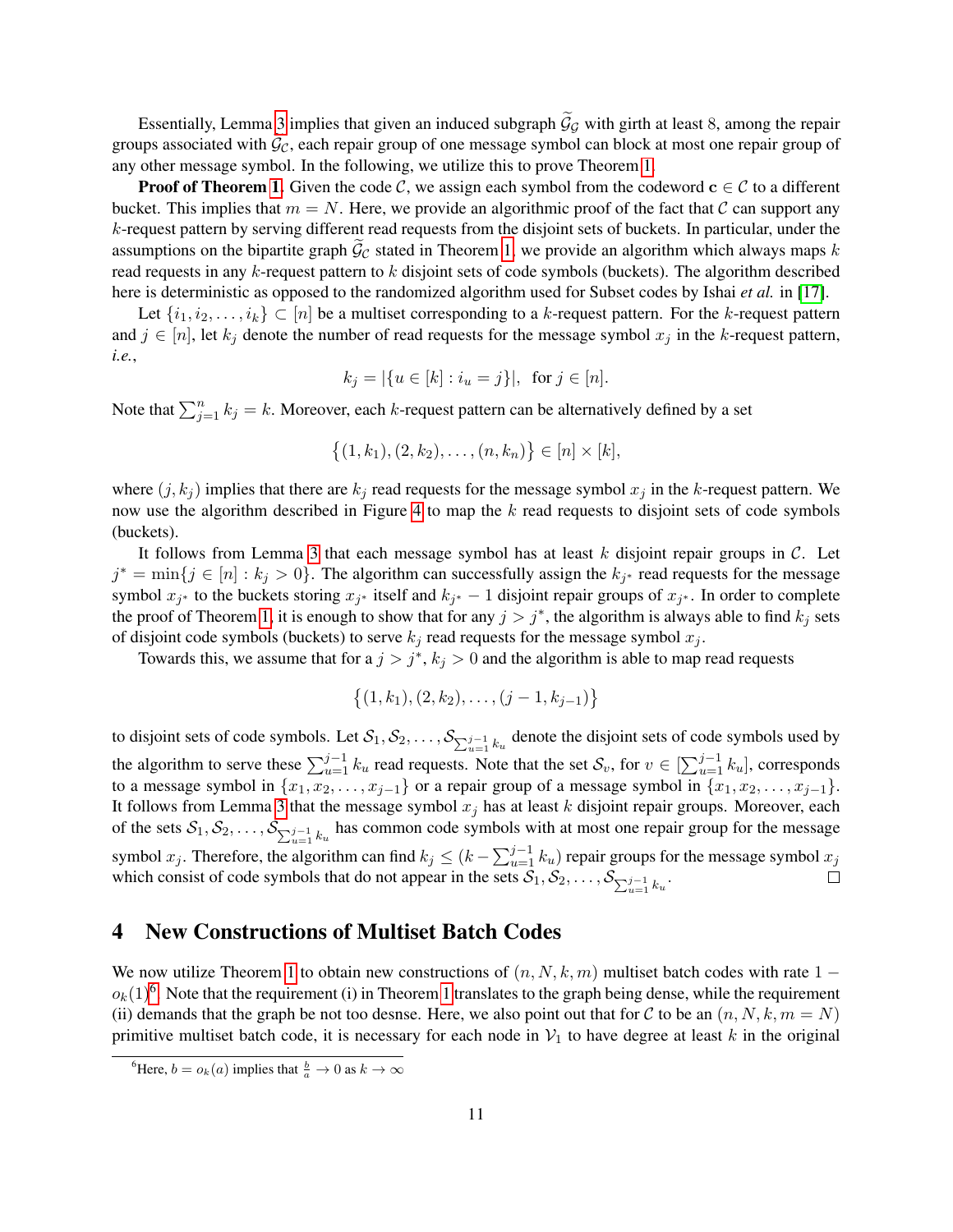<span id="page-11-2"></span>**Algorithm:** Assignment of  $k$  read requests to  $k$  disjoint sets of code symbols (buckets).

**Input:** An  $[n, N]$  systematic code C that satisfies the assumptions stated in Theorem [1,](#page-7-3) and k-request pattern  $\{(1,k_1), (2, k_2), \ldots, (n, k_n)\}.$ 1:  $j = 1, \lambda = 0$ . 2: while  $\sum_{l=j}^{k} k_l > 0$  do 3: if  $k_j > 0$  and the code symbol  $x_j$  is not used to serve read requests for  $x_1, x_2, \ldots, x_{j-1}$  then 4: Serve one of the  $k_j$  read requests for  $x_j$  using the bucket storing the message symbol  $x_j$ . 5:  $\lambda = 1$ .  $\lambda^* = 1$  *indicates that* 1 *request for*  $x_i$  *has been served.* \*/ 6: end if 7: Select  $k_j - \lambda$  disjoint repair groups for  $x_j$  that do not contain any code symbol used to serve the read requests for  $x_1, x_2, \ldots, x_{j-1}$ . 8: Map  $k_j - \lambda$  (remaining) read requests for  $x_j$  to the selected  $k_j - \lambda$  disjoint repair groups. 9:  $j = j + 1$ . 10:  $\lambda = 0$ . 11: end while

Figure 4: Description of the algorithm to serve  $k$  read requests by using disjoint sets of code symbols (buckets).

graph GC. In this section we take known explicit constructions of *dense* bipartite graphs with *girth at least* 8 and study the parameters of multiset batch codes obtained from these graphs. These graphs strike a balance between the two counteracting requirements in Theorem [1.](#page-7-3)

### <span id="page-11-1"></span>4.1 Constructions based on the Balbuena graphs [\[3\]](#page-20-4)

Balbuena [\[3\]](#page-20-4) proposed a method based on Latin Squares to construct the adjacency matrices of regular bipartite graphs of girth 8. The construction of these graphs involves the concept of quasi row-disjoint matrices from [\[2\]](#page-20-6). The main result in [\[3\]](#page-20-4) can be summarized as follows:

<span id="page-11-3"></span>**Proposition 1.** *( [\[3\]](#page-20-4))* Let q be a prime power and w be an integer such that  $3 \leq w \leq q$ . Then, there exists *an explicit* w-regular balanced bipartite graph of girth 8 on  $2(wq^2 - q)$  nodes.

The bipartite graphs from [\[3\]](#page-20-4) along with Theorem [1](#page-7-3) yield multiset batch codes with rate  $1/2$  and the following parameters.

Theorem 2. *For any prime power* k*, and a large enough integer* n*, there is an explicit* (n, N, k, m) *Batch code with rate*  $\frac{1}{2}$ *, m* =  $2k^3 - 2k$ *, and* 

$$
N = \left\lceil \frac{n}{k^3 - k} \right\rceil m
$$

**Proof.** Apply Proposition [1](#page-11-3) and set  $w = q = k$  to obtain an  $(n_1 = k^3 - k, N_1 = 2(k^3 - k), k, m_1 = N_1)$ primitive multiset batch code. Now, we can complete the proof by applying the gadget lemma.  $\Box$ 

<span id="page-11-0"></span>As we have seen, using the graphs from [\[3\]](#page-20-4) directly, we obtain multiset batch codes with rate 1/2. We can modify the graph construction of [\[3\]](#page-20-4), and obtain multiset batch codes with rate  $1 - o_k(1)$  as follows.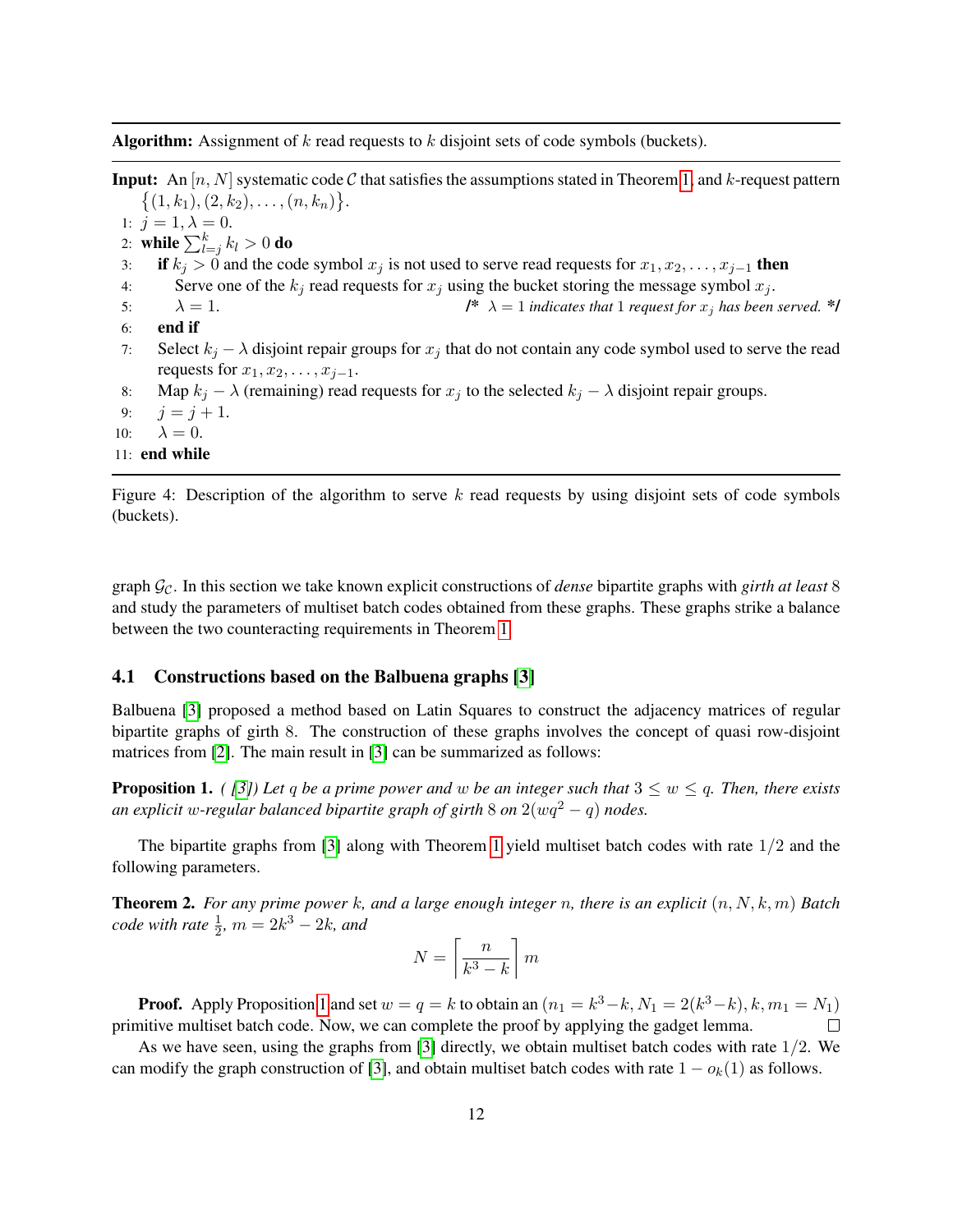**Theorem 3.** *For any*  $\epsilon > 0$ , any large enough prime power q, and large enough integer n, there is an explicit  $(n, N, k, m)$  *multiset batch code with rate at least*  $1 - \frac{1}{k\epsilon}$  $\frac{1}{k^{\epsilon/4}}$ ,  $m = k^{3+\epsilon} + o(k^{3+\epsilon})$ , and

$$
N = \left\lceil \frac{n}{k^{3+\epsilon}} \right\rceil m
$$

*where*  $k = \frac{q}{b}$  $\left[\frac{q}{b}\right]$ ,  $b = \left[\left(q^3 - q\right)^{\beta}\right]$  and  $\beta = \frac{1}{3}$ 3  $\epsilon$  $\frac{\epsilon}{4+\epsilon}$ .

**Proof.** We start with the 4 and 6-cycle free regular bipatite graph  $\mathcal{G} = (\mathcal{V}_1, \mathcal{V}_2, \mathcal{E})$  obtained by applying Proposition [1](#page-11-3) and setting  $w = q = k$ . Thus, in the graph  $\mathcal{G}, |\mathcal{V}_1| = |\mathcal{V}_2| = q^3 - q$ . We use r to denote this number, that is  $r = q^3 - q$ . Recall that the degree of every vertex in  $\mathcal G$  is q.

Next, we modify this construction, to obtain a new graph  $\mathcal{G}' = (\mathcal{V}'_1, \mathcal{V}'_2, E')$  as follows. Let  $\beta = \frac{1}{3}$ 3  $\epsilon$  $\frac{\epsilon}{4+\epsilon}$ and  $b = \lfloor (q^3 - q)^{\beta} \rfloor$ . To keep the presentation simple, from now on we assume that b divides q.

In the new graph  $\mathcal{G}'$ , the number of vertices on the right side remains the same as in  $\mathcal{G}$ , but we take b "copies" of the left hand side vertices. We distribute the edges adjacent to the left nodes of the graph between the "copies", thus the degree of every vertex in  $\mathcal{V}'_1$  in  $\mathcal{G}'$  will be  $k = \frac{q}{b}$  $\frac{q}{b}$ , and the degree of every vertex in  $V'_2$  in  $\mathcal{G}'$  remains q. Note that  $\beta < 1/3$  holds for any  $\epsilon > 0$ , thus  $k > 1$  holds for large enough q.

More formally, let  $|\mathcal{V}'_1| = b|\mathcal{V}_1| = br$ ,  $\mathcal{V}'_2 = \mathcal{V}_2$ , and  $|\mathcal{E}'| = |\mathcal{E}|$ . Thus each node in  $\mathcal{V}_1$  corresponds to b nodes in  $V'_1$  and we think of these as copies of the original node in  $V_1$ . Let  $V'_1 = \{1, 2, \dots, br\}$ . Then for  $i' = 1, 2 \cdots$ , br, we have  $i' = ur + i$  for  $u = 0, 1, \cdots, b-1$  and  $i = 1, 2, \cdots, r$ . Thus, for a given node  $i \in \mathcal{V}_1$ , we have the copies  $i, r + i, 2r + i, \dots, (b-1)r + i$  in  $\mathcal{V}'_1$ .

We define the edges of  $\mathcal{G}'$  as follows. Suppose that the neighbors of node  $i \in \mathcal{V}_1$  in  $\mathcal{G}$  are  $\mathcal{N}(i)$  =  $\{j_1, j_2, \dots, j_q\}$ . Then the neighbors of node  $ur+i \in \mathcal{V}'_1$  in  $\mathcal{G}'$  are  $N'(ur+i) = \{j_{u\frac{q}{b}+1}, j_{u\frac{q}{b}+2}, \dots, j_{u\frac{q}{b}+\frac{q}{b}}\}$ . That is, each copy of a given node i keeps a  $\frac{1}{b}$  faction of its original neighbors (and each vertex in  $\mathcal{V}'_1$  has  $k = q/b$  neighbors).

<span id="page-12-0"></span>Next we prove that  $G'$  has no 4-cycles or 6-cycles.

Assume that  $\mathcal{G}'$  has a 4-cycle, without loss of generality, suppose  $i'_1$ ,  $i'_2$ ,  $j_1$ ,  $j_2$  form a 4-cycle. Notice that if

$$
i'_1 \equiv i'_2 \pmod{r} \tag{1}
$$

then in graph G, there are two edges between the nodes  $i_1$  and  $j_1$ , where  $i_1 \equiv i'_1 \pmod{r}$ ,  $1 \le i_1 \le r$ . This is a contradiction, since  $G$  does not have parallel edges. Otherwise, if [\(1\)](#page-12-0) does not hold, then there exists a 4-cycle (formed by  $i_1, i_2, j_1, j_2$ ) in the graph G, where  $i_1 \equiv i'_1 \pmod{r}$ ,  $i_2 \equiv i'_2 \pmod{r}$ , and  $1 \leq i_1, i_2 \leq r$ . This is a contradiction, since G does not have 4-cycles.

Next, assume that  $\mathcal{G}'$  has a 6-cycle, without loss of generality, suppose  $i'_1$ ,  $i'_2$ ,  $i'_3$ ,  $j_1$ ,  $j_2$ ,  $j_3$  form a 6-cycle. Let us consider the following congruences:

<span id="page-12-1"></span>
$$
i'_1 \equiv i'_2 \pmod{r}
$$
  
\n
$$
i'_2 \equiv i'_3 \pmod{r}
$$
  
\n
$$
i'_3 \equiv i'_1 \pmod{r}
$$
  
\n(2)

If none of the congruences [\(2\)](#page-12-1) holds, then there exists a 6-cycle in the graph G. That 6-cycle is formed by  $i_1, i_2, i_3, j_1, j_2, j_3$ , where  $i_t \equiv i'_t \pmod{r}$  and  $1 \le i_t \le r$  for  $t = 1, 2, 3$ . This is a contradiction, since G does not have 6-cycles. Otherwise, supose that at least one of the congruences [\(2\)](#page-12-1) holds. Without loss of generality, assume that  $i'_1 \equiv i'_2 \pmod{r}$ . Since  $i'_1, i'_2, i'_3, j_1, j_2, j_3$  form a 6-cycle, one of  $j_1, j_2, j_3$ , say  $j_1$ is connected to both  $i'_1$  and  $i'_2$ . Then there are two edges between  $i_1$  and  $j_1$  in the graph  $G$ , where  $i_1 \equiv i'_1$ (mod r) and  $1 \le i_1 \le r$ . This is a contradiction, since G does not have parallel edges.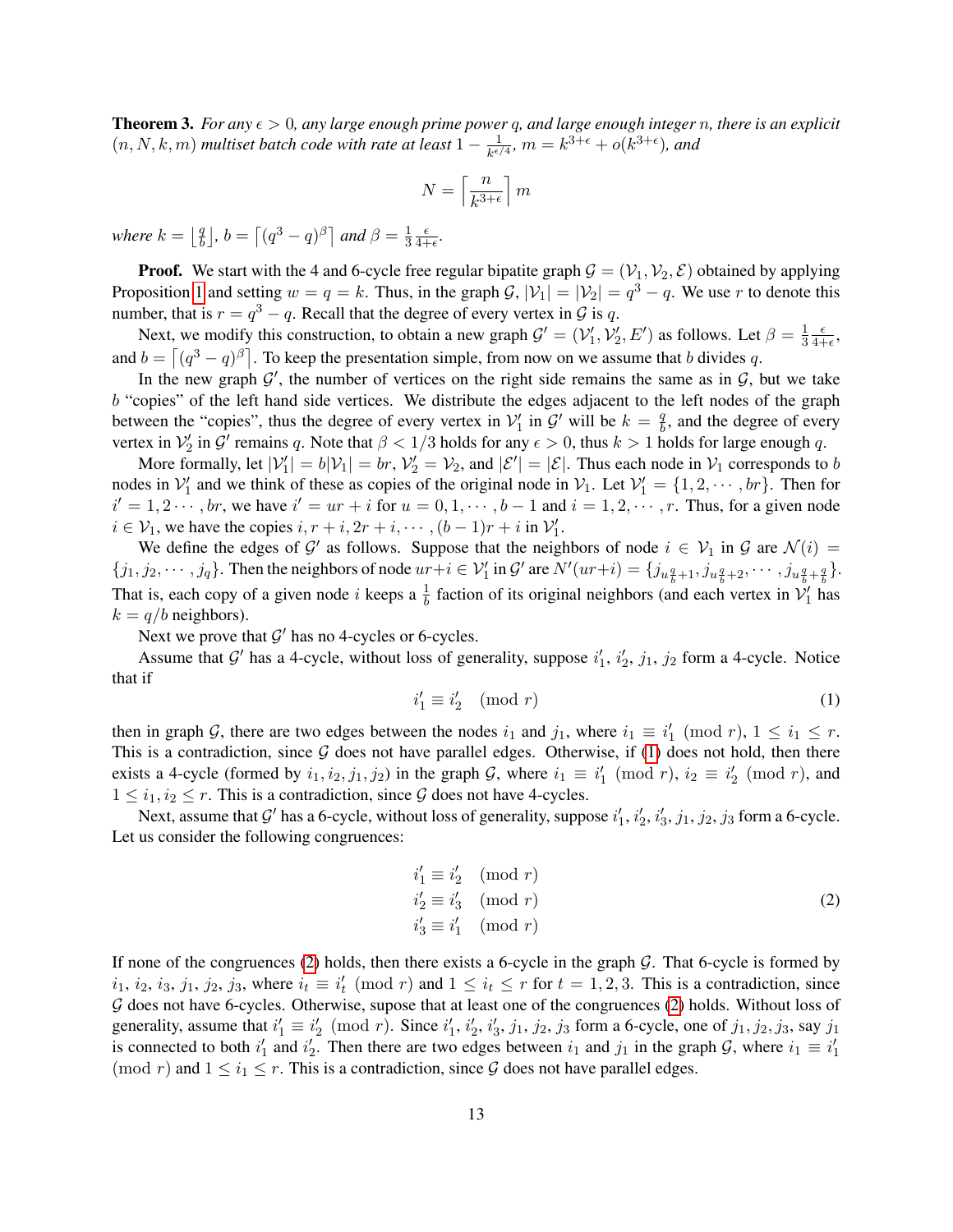Thus, we have shown that  $\mathcal{G}'$  does not have 4-cycles or 6-cycles. Then, by Theorem [1](#page-7-3) we obtain a primitive multiset batch code with number of servers  $m = |\mathcal{V}'_1| + |\mathcal{V}'_2| = (b+1)r$ ,  $k = q/b$ , and rate  $\frac{b}{b+1} = 1 - \frac{1}{b+1} > 1 - \frac{1}{b}$  $\frac{1}{b}$ . Substituting  $b = \left\lceil (q^3 - q)^{\beta} \right\rceil$  where  $\beta = \frac{1}{3}$ 3  $\epsilon$  $\frac{\epsilon}{4+\epsilon}$ , and expressing both m and the rate as a function of  $k$  we get

$$
m = k^{3 + \frac{12\beta}{1 - 3\beta}} + k^{3 + \frac{9\beta}{1 - 3\beta}} = k^{3 + \epsilon} + o(k^{3 + \epsilon})
$$

and rate at least

$$
1 - \frac{1}{k^{\frac{3\beta}{1 - 3\beta}}} = 1 - \frac{1}{k^{\epsilon/4}}.
$$

Applying the Gadget Lemma with  $g = \int_{\frac{R}{k^3-1}}^{\frac{n}{k^3-1}}$  $\left[\frac{n}{k^{3+\epsilon}}\right]$  we obtain an  $(n, N, k, m)$  multiset batch code with

$$
N = \left\lceil \frac{n}{k^{3+\epsilon}} \right\rceil m
$$

and rate at least  $1 - \frac{1}{\hbar \epsilon}$  $\frac{1}{k^{\epsilon/4}}.$ 

<span id="page-13-1"></span>**Theorem 4.** *For any integer*  $c \geq 2$ *, any large enough prime power* q*, and large enough integer n, there is an explicit*  $(n, N, k, m)$  *multiset batch code with rate*  $1 - \frac{1}{c}$  $\frac{1}{c}$ ,  $m \leq c(c-1)^3 k^3 = O(k^3)$  and

$$
N \le \left\lceil \frac{n}{(c-1)(q^3 - q)} \right\rceil m \le \left\lceil \frac{1.1n}{(c-1)^4 k^3} \right\rceil m = O(\frac{n}{k^3}m)
$$

*where*  $k = \frac{q}{b}$  $\left(\frac{q}{b}\right]$  and  $b = c - 1$ .

> **Proof.** Substitute  $k = \begin{bmatrix} \frac{q}{h} \end{bmatrix}$  $\frac{q}{b}$  and  $b = c - 1$  in the above construction.

### <span id="page-13-0"></span>4.2 Constructions based on the Lazebnik, Ustimenko, Woldar graphs [\[20\]](#page-21-6)

Here, we present the construction of bipartite graphs with girth at least 8 from [\[20\]](#page-21-6). These graphs allow for a left degree k which is polynomial in the number of left nodes n while achieving the rate  $1 - o_k(1)$ . First, we briefly describe the construction of these bipartite graphs and then comment on the parameters of the multiset batch codes obtained based on these graphs.

**Lazebnik** *et al.* construction : Given an odd prime power q, let  $t \in (0, 2]$  and  $s \in (0, 1]$  be such that  $q^t$  and  $q^s$  are integers. The bipartite graph  $\mathcal{B}_{s,t}(q) = \mathcal{G} = (\mathcal{V}_1, \mathcal{V}_2, \mathcal{E})$  with  $q^{3+t}$  left nodes and  $q^{3+s}$  right nodes is constructed as follows. Let  $\mathcal{T} \subseteq \mathbb{F}_{q^2}$  and  $\mathcal{S} \subseteq \mathbb{F}_q$  with  $|\mathcal{T}| = q^t$  and  $|\mathcal{S}| = q^s$ . Associate  $q^{3+t}$  left nodes with 3-dimensional vectors such that

$$
\mathcal{V}_1 = \{ \mathbf{l} = (l_1, l_2, l_3) : l_1 \in \mathcal{T} \subseteq \mathbb{F}_{q^2}, l_2 \in \mathbb{F}_{q^2}, l_3 \in \mathbb{F}_q \}.
$$

The  $q^{3+s}$  right nodes of the bipartite graph G are denoted by 3-dimensional vectors such that

$$
\mathcal{V}_2 = \{ \mathbf{v} = (v_1, v_2, v_3) : v_1 \in \mathcal{S} \subseteq \mathbb{F}_q, v_2 \in \mathbb{F}_{q^2}, v_3 \in \mathbb{F}_q \}.
$$

In the graph G, there exists an edge between the left node  $\mathbf{l} = (l_1, l_2, l_3)$  and the right node  $\mathbf{v} = (v_1, v_2, v_3)$ , *i.e.*,  $(1, v) \in \mathcal{E}$ , iff we the following two conditions are satisfied

$$
l_2 - v_2 = l_1 v_1,\tag{3a}
$$

$$
l_3 - v_3 = f(l_1)v_2 + l_1f(v_2).
$$
 (3b)

 $\Box$ 

 $\Box$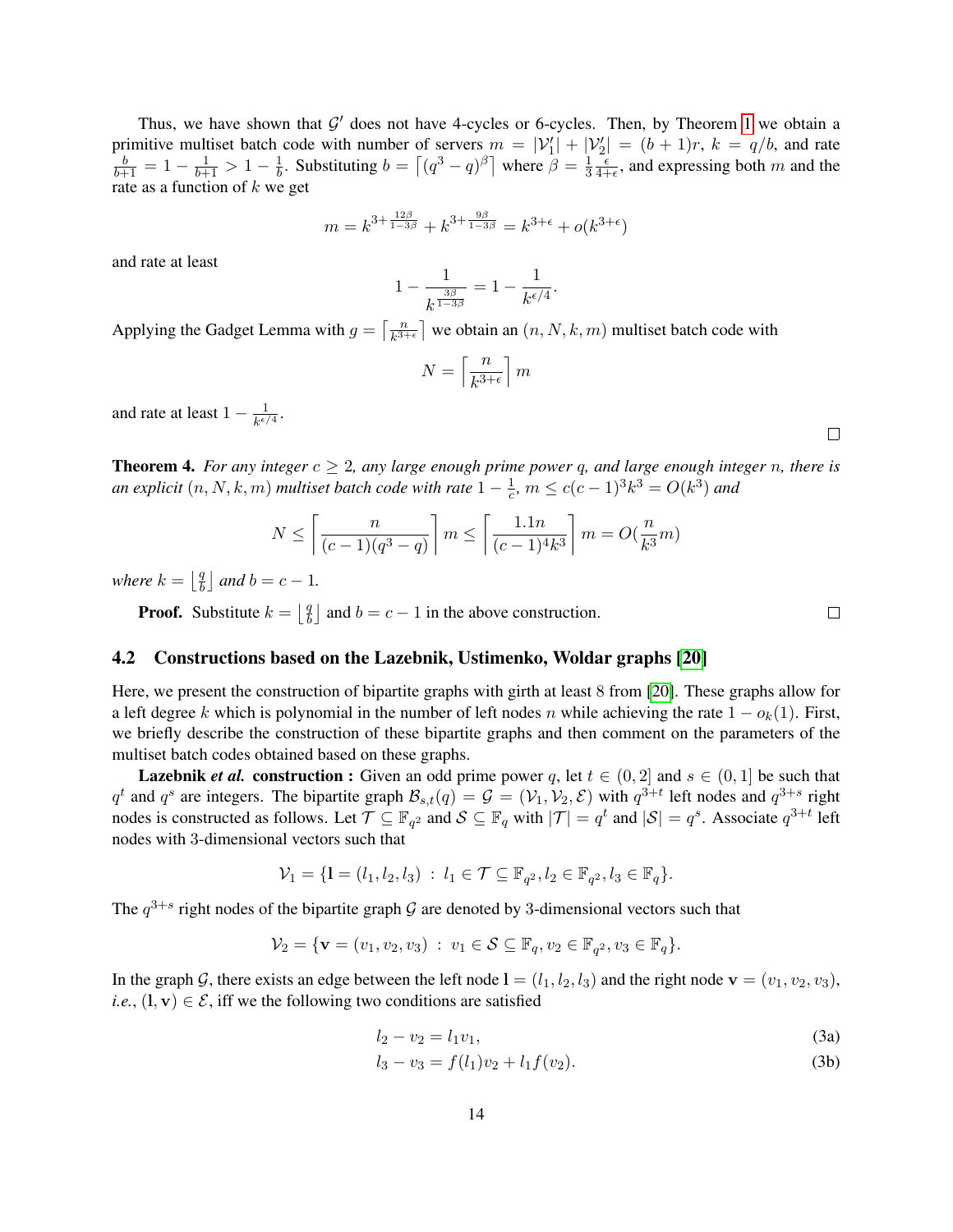Here,  $f: x \mapsto f(x)$  represents the involutive automorphism of  $\mathbb{F}_{q^2}$  with fixed field  $\mathbb{F}_q$ . Lazebnik *et al.* establish that the graph  $\mathcal{B}_{s,t}(q)$  has girth at least 8 [\[20,](#page-21-6) Theorem 3]. Here, we paraphrase the result to make it consistent with the rest of the paper.

<span id="page-14-2"></span>**Proposition 2.** *[\[20,](#page-21-6) Theorem 3] Let q be an odd prime power. Then for any*  $t \in (0, 2]$  *and*  $s \in (0, 1]$  *such* that both  $q^t$  and  $q^s$  are integers, the bipartite graph  $\mathcal{B}_{s,t}(q)$  is biregular with  $q^{3+s}+q^{3+t}$  total nodes  $(q^{3+t}$ left nodes, and  $q^{3+s}$  right nodes),  $q^{3+s+t}$  edges and girth at least 8. The left degree and the right degree of  $\mathcal{B}_{s,t}(q)$  are  $q^s$  and  $q^t$ , respectively.

*Remark* 4. For the case when  $\mathcal{T} = \mathbb{F}_{q^2}$  and  $q \geq 3$ , Lazebnik *et al.* show that the graph  $\mathcal{B}_s(q) = \mathcal{B}_{s,2}(q)$  has girth exactly equal to 8.

We now present the main result of this subsection, which states the parameters of the multiset batch codes obtained from the bipartite graphs in [\[20\]](#page-21-6).

<span id="page-14-0"></span>**Theorem 5.** For any  $0 < \epsilon \leq 1$ , one can find an infinite sequence of odd prime powers k such that for *large enough integer n, there is an explicit*  $(n, N, k, m)$  *multiset batch code with rate at least*  $1 - \frac{1}{k^d}$  $\frac{1}{k^{\epsilon}}$ ,  $m = k^{4+\tilde{\epsilon}} + o(k^{4+\tilde{\epsilon}})$ , and

$$
N = \left\lceil \frac{n}{k^{4+\tilde{\epsilon}}} \right\rceil m.
$$

*Here,*  $\tilde{\epsilon}$  *is a rational number which can be taken arbitrarily close to*  $\epsilon$ *.* 

**Proof.** From Proposition [2,](#page-14-2) we know that for any  $t \in (1, 2]$  such that  $q^t$  is an integer, the bipartite graph  $G = \mathcal{B}_{s=1,t}(q)$  obtained by Lazebnik *et al.* construction has  $q^{3+t}$  left nodes,  $q^{3+s} = q^4$  right nodes, and girth at least 8. Also, note that each left node in  $\mathcal{B}_{s=1,t}(q)$  has degree  $q^s = q$ . Therefore, it follows from Theorem [1](#page-7-3) that the bipartite graph  $\mathcal{B}_{s=1,t}(q)$  gives an  $(n_1 = q^{3+t}, N_1 = q^{3+t} + q^4, k = q, m = N_1)$ primitive batch code C. The rate of C is  $\frac{q^{3+t}}{q^{3+t}+1}$  $\frac{q^{3+t}}{q^{3+t}+q^4} \geq 1 - \frac{q^4}{q^{3+t}}$  $\frac{q^4}{q^{3+t}} = 1 - \frac{1}{q^{t-1}}$  $\frac{1}{q^{t-1}}$ .

Now, for an  $\epsilon > 0$ , we pick a rational number  $\tilde{\epsilon}$  such that  $\epsilon \leq \tilde{\epsilon}$  for  $\tilde{\epsilon}$  arbitrarily close to  $\epsilon$ . By setting  $t = 1 + \tilde{\epsilon}$  and choosing  $k = q$  to be an odd prime power so that  $q^{1+\tilde{\epsilon}}$  is an integer<sup>[7](#page-14-3)</sup>, we have that C is an  $(n_1 = k^{4+\tilde{\epsilon}} , N_1 = k^{4+\tilde{\epsilon}} + k^4, k, m = N_1)$  primitive batch code with rate at least  $1 - \frac{1}{k^4}$  $\frac{1}{k^{\tilde{\epsilon}}} \geq 1 - \frac{1}{k^{\epsilon}}$  $\frac{1}{k^{\epsilon}}$ . We now apply the gadget lemma (see Section [2\)](#page-4-0) with  $g = \left[\frac{n}{n}\right]$  $\overline{n_1}$  $=\lceil \frac{n}{k^{4}} \rceil$  $\left[\frac{n}{k^{4+\epsilon}}\right]$  to obtain an  $(n, N, k, m)$  batch code with rate at least  $1 - \frac{1}{k^e}$  $\frac{1}{k^{\epsilon}}$ ,  $m = k^{4+\tilde{\epsilon}} + o(k^{4+\tilde{\epsilon}})$ , and

$$
N=\left\lceil \frac{n}{k^{4+\tilde{\epsilon}}}\right\rceil m.
$$

 $\Box$ 

### <span id="page-14-1"></span>4.3 Constructions based on the de Caen, Székely graphs

In [\[7\]](#page-20-3), de Caen and Székely used known constructions of generalized quadrangles to construct bipartite graphs with maximum number of edges and no 4- and 6-cycles. Generalized quadrangles are combinatorial structures defined as follows. Let  $P$  be a set of *points*, and let  $\mathcal L$  be a collection of subsets of  $P$  called *lines*.  $(\mathcal{P}, \mathcal{L})$  is called a *generalized quadrangle* of order  $(s, t)$   $(s, t \ge 1)$  if the following holds:

- 1. Each point is incident with  $t + 1$  lines, and two distinct points are incident with at most one line.
- 2. Each line is incident with  $s + 1$  points, and two distinct lines are incident with at most one point.

<span id="page-14-3"></span><sup>&</sup>lt;sup>7</sup>Note that for any rational number  $\tilde{\epsilon}$  there is an infinite sequence of such odd prime powers.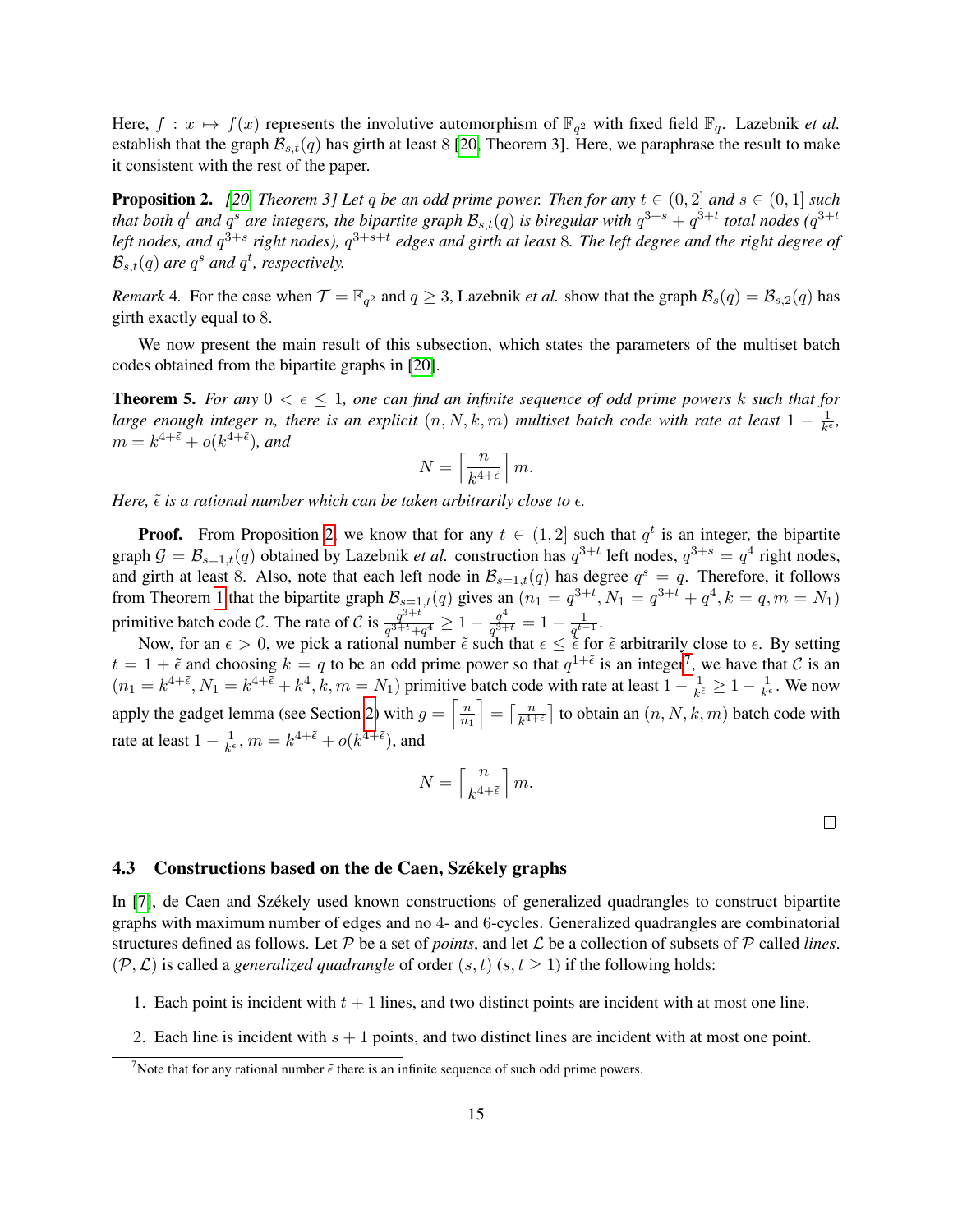3. If  $x \in V$  is a point and  $L \in \mathcal{L}$  is a line not incident with x, then there is a unique pair  $(y, M)$ , where M is a line and y is a point incident to M, such that x is incident to M and y is incident to L.

The conditions above imply that the number of points  $|\mathcal{P}| = (s + 1)(st + 1)$  and the number of lines  $|\mathcal{L}| = (t + 1)(st + 1)$ . Given any generalized quadrangle, we can represent it by a bipartite graph  $\mathcal{G} =$  $(V_1, V_2, \mathcal{E})$  in the straightforward way, by letting  $V_1 = \mathcal{L}$ ,  $V_2 = \mathcal{P}$  and  $(L, x) \in \mathcal{E}$  if and only if x is incident to L. Note that the number of edges of this graph is  $|\mathcal{L}|(s + 1) = |\mathcal{P}|(t + 1) = (s + 1)(t + 1)(st + 1)$ .

The first two requirements in the definition of generalized quadrangles immediately imply that the bipartite graph representing a generalized quadrangle cannot contain any 4-cycles, and the last condition immediately implies that the graph cannot contain any 6-cycles. De Caen and Székely observed that the bipartite graphs representing generalized quadrangles in fact contain the largest possible number of edges among graphs on the same number of vertices without 4- and 6-cycles.

Generalized quadrangles have been extensively studied and several constructions are known for settings where s and t are close to each other, e.g when  $s = t$  or  $s = q-1$  and  $t = q+1$ . However, to obtain multiset batch codes with rate close to 1, we need generalized quadrangles where  $s$  and  $t$  have different orders of magnitude. There are two families of constructions of generalized quadrangles of this type known: for any prime power q, there are generalized quadrangles of order  $(q, q^2)$  and of order  $(q^2, q^3)$ . For more details on generalized quadrangles see [\[27,](#page-21-7) [40\]](#page-22-5).

Generalized quadrangles of order  $(q,q^2)$  yield multiset batch codes with  $m=(1+o_k(1))k^5$  and rate  $1 1/(k-1)$ . The performance of these codes is similar to the codes based on the Lazebnik et al. construction when taking  $\epsilon = 1$  in that construction.

Generalized quadrangles of order  $(q^2, q^3)$  yield multiset batch codes with  $m = (1 + o_k(1))k^4$  and rate  $1 - 1/\sqrt{k}$ .

<span id="page-15-0"></span>**Theorem 6.** Let q be any prime power, and let  $k = q^2$ . Then for any large enough integer n there is an *explicit* (n, N, k, m) *multiset batch code with rate at least* 1−1/ √  $\overline{k}$ ,  $m = (1 + o_k(1))k^4$ , and  $N = \lceil \frac{n}{k^4} \rceil$  $\frac{n}{k^4}$  |  $m$ .

**Proof.** The known constructions of generalized quadrangles of order  $(q^2, q^3)$  immediately give bipartite graphs with  $n_1 = |\mathcal{V}_1| = (q^3 + 1)(q^5 + 1)$ ,  $|\mathcal{V}_2| = (q^2 + 1)(q^5 + 1)$ , and left degree  $k = q^2 + 1$ . We also know that these bipartite graphs have no 4- and 6-cycles. Using Theorem [1,](#page-7-3) this gives  $(n_1, N_1, k, m)$  primitive multiset batch codes with  $N_1 = m = |\mathcal{V}_1| + |\mathcal{V}_2| = q^8 + o_k(q^8) = (1 + o_k(1))k^4$ . The rate of the resulting primitive multiset batch code is  $|\mathcal{V}_1|/(|\mathcal{V}_1|+|\mathcal{V}_2|) \geq 1-1/q = 1-1/\sqrt{k}$ . Applying the gadget lemma as in the previous subsection gives the statement of the theorem.  $\Box$ 

### <span id="page-15-1"></span>4.4 Constructions based on zig-zag codes of [\[39\]](#page-22-3)

In this subsection, we describe a construction for primitive mutliset batch codes that allow for  $m=\Theta(k^{k^{1+\epsilon}+1+\epsilon})$ with any  $0 < \epsilon$  while achieving rate at least  $1 - (1/k^{\epsilon})$ . In particular, we present a construction of biregular bipartite graphs which are free of 4- and 6-cycles. For a given prime k and an integer r, the graph has  $rk^r$  left nodes and  $k^{r+1}$  right nodes. The left degree and right degree of these graphs are k and r, respectively. The construction presented here is based on the work of Tamo *et al.* on zig-zag codes [\[39\]](#page-22-3). This construction has been previously employed in [\[31\]](#page-22-9), where it gives codes with disjoint repair groups, *i.e.*, the bipartite graph is free of 4-cycles. Here, we go one step further and show that the bipartite graphs obtained from zig-zag construction are free of 6-cycles as well. It then follows from Theorem [1](#page-7-3) that these bipartite graphs give multiset batch codes.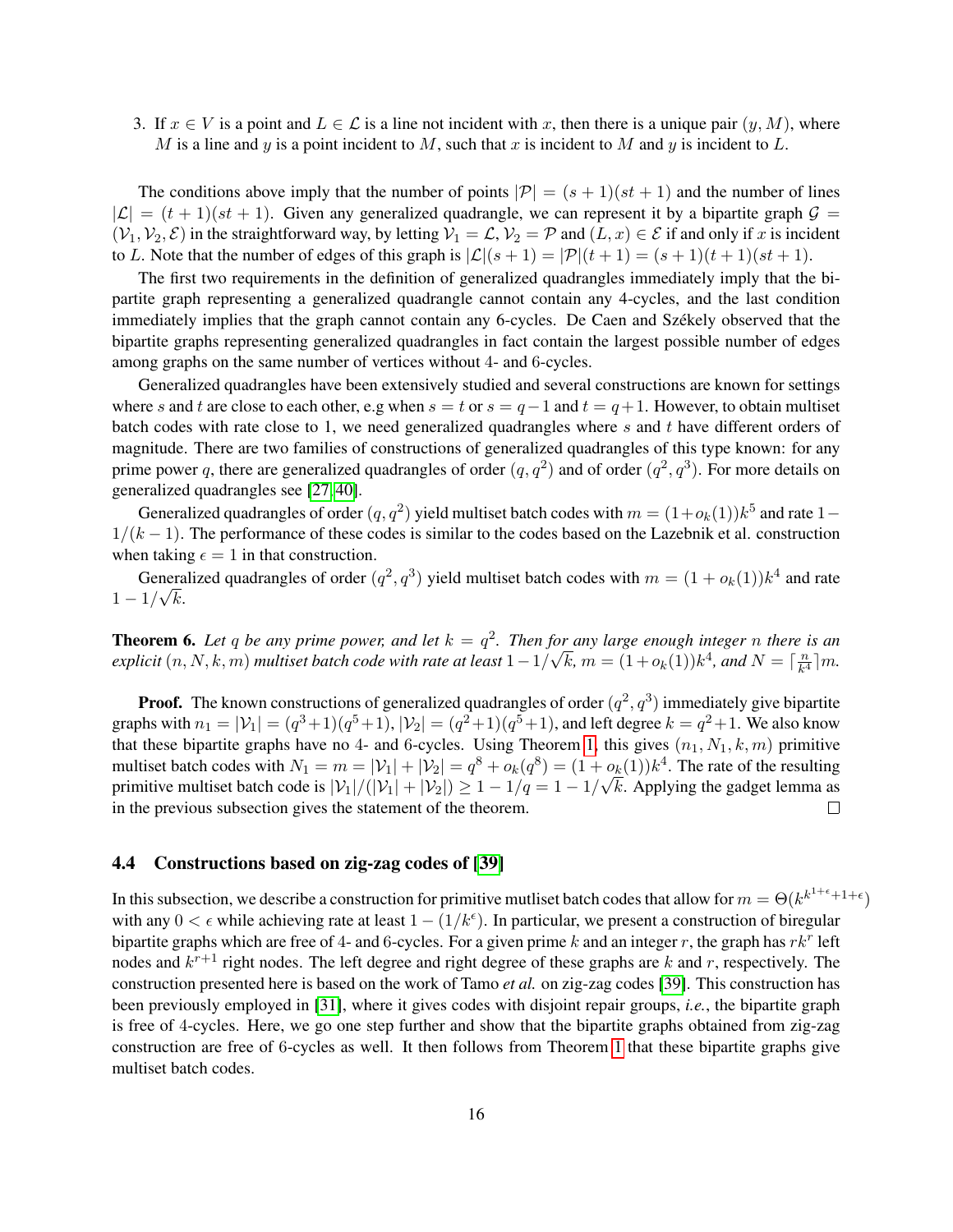**Zig-zag construction :** Let k be a prime number<sup>[8](#page-16-0)</sup> and r be an integer. Each of the  $rk^r$  left nodes of the bipartite graph are represented by an  $(r + 1)$ -dimensional vectors such that

$$
\mathcal{V}_1 = \{ \mathbf{l} = (l_0, l_1, l_2, \dots, l_r) : l_0 \in [r] \text{ and } l_i \in [0 : (k-1)] \text{ for } i \in [r] \}.
$$

Similarly,  $k^{r+1}$  right nodes of the bipartite graphs are denoted by an  $(r + 1)$ -dimensional vectors such that

$$
\mathcal{V}_2 = \{ \mathbf{v} = (v_0, v_1, v_2, \dots, v_r) : v_i \in [0 : (k-1)] \text{ for } i \in [0 : r] \}.
$$

Given a left node  $\mathbf{l} = (l_0, l_1, l_2, \ldots, l_r)$  and a right node  $\mathbf{v} = (v_0, v_1, v_2, \ldots, v_r)$ , there is an edge between I and **v**, *i.e.*,  $(1, \mathbf{v}) \in \mathcal{E}$  iff

<span id="page-16-1"></span>
$$
(l_1, l_2, \dots, l_r) + v_0 \mathbf{e}_{l_0} = (v_1, v_2, \dots, v_r) \; (\text{mod } k). \tag{4}
$$

Here,  $e_{l_0} \in \mathbb{Z}^r$  denotes the standard unit vector which has 1 at the  $l_0$ -th coordinate and zeros at other  $r-1$ coordinates. From [\(4\)](#page-16-1), a given left node l, has k neighbors for k values of  $v_0$ . Similarly, a right node v has r left neighbors as for each  $l_0 \in [r]$  there is a unique vector  $(l_1, l_2, \ldots, l_r) \in [0 : (k-1)]^r$  such that [\(4\)](#page-16-1) holds.

In [\[31,](#page-22-9) Claim 1], it is shown that the bipartite graph obtained using zig-zag construction has no 4-cycle<sup>[9](#page-16-2)</sup>. Here, we state this result without its proof.

### <span id="page-16-3"></span>Lemma 4. *[\[31\]](#page-22-9) The biregular bipartite graph obtained by zig-zag construction has no* 4*-cycle.*

Next, we establish that the bipartite graphs generated by zig-zag construction are free of 6-cycles as well.

<span id="page-16-4"></span>Lemma 5. *Let* G *be a biregular bipartite graph obtained from zig-zag construction . Then, the girth of* G *is at least* 8*.*

**Proof.** We have from Lemma [4](#page-16-3) that  $G$  is free of 4-cycles. Here, we show that it is not possible to have a 6-cycle in  $G$  which establishes the Lemma [5.](#page-16-4) In order to show contradiction, we assume that there is a 6-cycle  $\{1^1, \mathbf{v}^1, 1^2, \mathbf{v}^2, 1^3, \mathbf{v}^3\}$  in the graph G. Here,  $\{1^1, 1^2, 1^3\}$  and  $\{\mathbf{v}^1, \mathbf{v}^2, \mathbf{v}^3\}$  represent three distinct left and right nodes, respectively. From [\(4\)](#page-16-1) we have the following relations.

$$
(l_1^1, l_2^1, \dots, l_r^1) + v_0^1 \mathbf{e}_{l_0^1} = (v_1^1, v_2^1, \dots, v_r^1) \; (\text{mod } k),\tag{5a}
$$

$$
(l_1^2, l_2^2, \dots, l_r^2) + v_0^1 \mathbf{e}_{l_0^2} = (v_1^1, v_2^1, \dots, v_r^1) \; (\text{mod } k). \tag{5b}
$$

$$
(l_1^2, l_2^2, \dots, l_r^2) + v_0^2 \mathbf{e}_{l_0^2} = (v_1^2, v_2^2, \dots, v_r^2) \; (\text{mod } k), \tag{6a}
$$

$$
(l_1^3, l_2^3, \dots, l_r^3) + v_0^2 \mathbf{e}_{l_0^3} = (v_1^2, v_2^2, \dots, v_r^2) \; (\text{mod } k). \tag{6b}
$$

and

$$
(l_1^3, l_2^3, \dots, l_r^3) + v_0^3 \mathbf{e}_{l_0^3} = (v_1^3, v_2^3, \dots, v_r^3) \; (\text{mod } k),\tag{7a}
$$

$$
(l_1^1, l_2^1, \dots, l_r^1) + v_0^3 \mathbf{e}_{l_0^1} = (v_1^3, v_2^3, \dots, v_r^3) \; (\text{mod } k). \tag{7b}
$$

<span id="page-16-0"></span> ${}^{8}$ The construction also works when k is a prime power. However, for the ease of exposition, we only present the construction when  $k$  is a prime number.

<span id="page-16-2"></span> $9^9$ The Claim 1 in [\[31\]](#page-22-9) states this result in an alternative manner.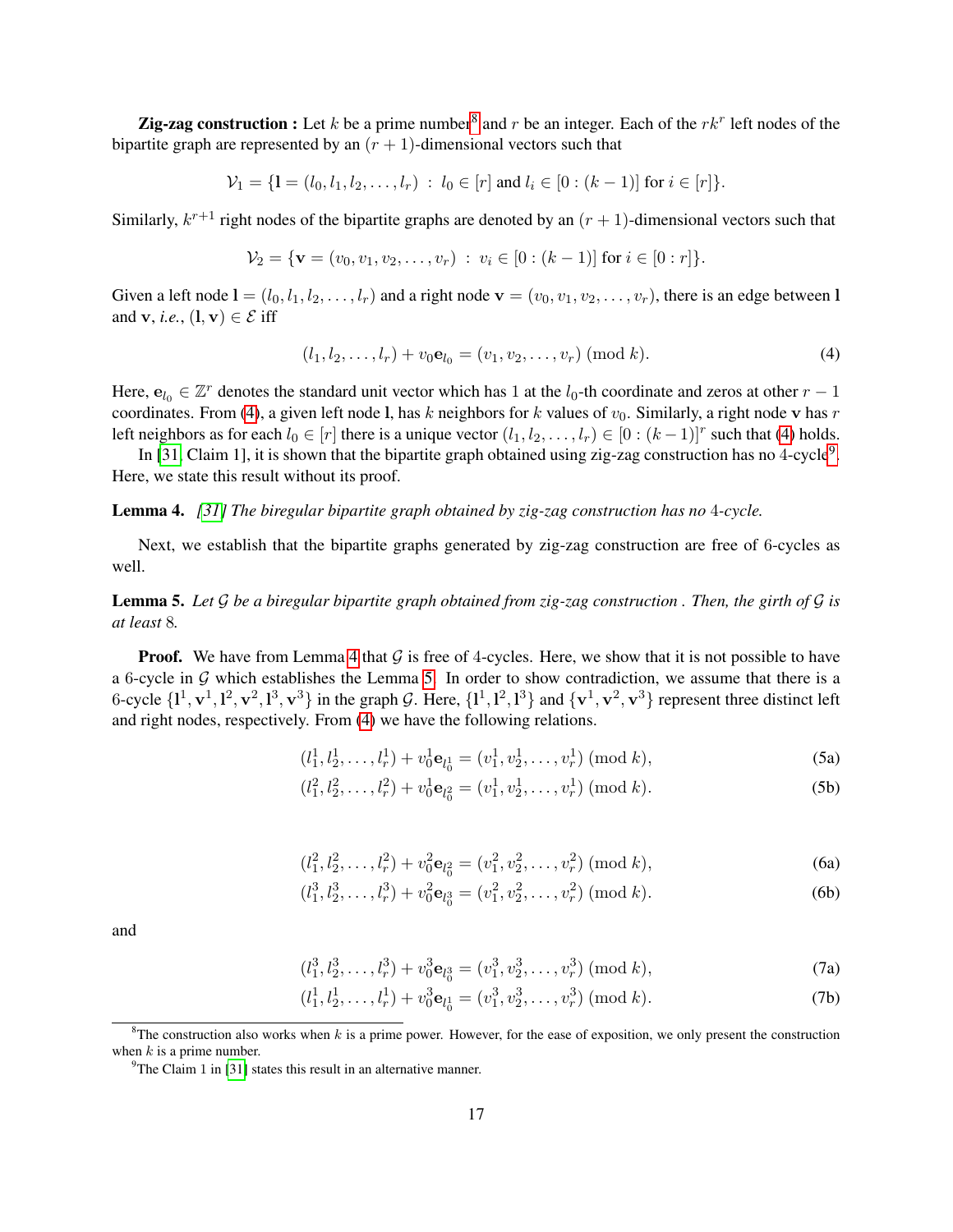By subtracting [\(7b\)](#page-12-1) from [\(5a\)](#page-12-0) we obtain

$$
(v_0^1 - v_0^3) \mathbf{e}_{l_0^1} = (v_1^1 - v_1^3, v_2^1 - v_2^3, \dots, v_r^1 - v_r^3) \; (\text{mod } k). \tag{8}
$$

We need to have  $v_0^1 \neq v_0^3$ , otherwise from [\(8\)](#page-17-1) we have  $v^1 = v^2$ , which is not true as  $v^1$  and  $v^2$  are distinct nodes. By subtracting [\(5b\)](#page-12-1) from [\(5a\)](#page-12-0), we obtain

<span id="page-17-2"></span><span id="page-17-1"></span>
$$
(l_1^1 - l_1^2, l_2^1 - l_2^2, \dots, l_r^1 - l_r^2) + v_0^1(\mathbf{e}_{l_0^1} - \mathbf{e}_{l_0^2}) = 0.
$$
\n(9)

Again, we need to have  $l_0^1 \neq l_0^2$ . Otherwise, [\(9\)](#page-17-2) implies that  $l^1 = l^2$ , which is not true. Similarly, we can obtain the following sets of equations

$$
(v_0^1 - v_0^2) \mathbf{e}_{l_0^2} = (v_1^1 - v_1^2, v_2^1 - v_2^2, \dots, v_r^1 - v_r^2) \; (\text{mod } k), \tag{10}
$$

$$
(v_0^2 - v_0^3)\mathbf{e}_{l_0^3} = (v_1^2 - v_1^3, v_2^2 - v_2^3, \dots, v_r^2 - v_r^3) \; (\text{mod } k). \tag{11}
$$

and

$$
(l_1^2 - l_1^3, l_2^2 - l_2^3, \dots, l_r^2 - l_r^3) + v_0^2 (\mathbf{e}_{l_0^2} - \mathbf{e}_{l_0^3}) = 0,
$$
\n(12)

$$
(l_1^3 - l_1^1, l_2^3 - l_2^1, \dots, l_r^3 - l_r^1) + v_0^3(\mathbf{e}_{l_0^3} - \mathbf{e}_{l_0^1}) = 0.
$$
 (13)

Combining [\(9\)](#page-17-2), [\(12\)](#page-17-3) and [\(13\)](#page-17-4), we obtain that  $l_0^1$ ,  $l_0^2$  and  $l_0^3$  are three distinct integers in [*r*]. Similarly, it follows from [\(8\)](#page-17-1), [\(10\)](#page-17-5), and [\(11\)](#page-17-6) that  $v_0^1$ ,  $v_0^2$  and  $v_0^3$  are distinct integers. Moreover, we have from (8), (10), and [\(11\)](#page-17-6) that

<span id="page-17-6"></span><span id="page-17-5"></span><span id="page-17-4"></span><span id="page-17-3"></span>
$$
v_{l_0^1}^1 \neq v_{l_0^1}^3 \tag{14a}
$$

$$
v_z^1 = v_z^3, \text{ for } z \in [r] \backslash \{l_0^1\}. \tag{14b}
$$

$$
v_{l_0^2}^1 \neq v_{l_0^2}^2 \tag{15a}
$$

$$
v_z^1 = v_z^2, \text{ for } z \in [r] \setminus \{l_0^2\}. \tag{15b}
$$

and

$$
v_{l_0^3}^2 \neq v_{l_0^3}^3 \tag{16a}
$$

$$
v_z^2 = v_z^3, \text{ for } z \in [r] \backslash \{l_0^3\}. \tag{16b}
$$

Note that  $l_0^1$ ,  $l_0^2$ , and  $l_0^3$  are distinct integers. Therefore, the equation [\(14a\)](#page-12-0) to [\(16b\)](#page-12-1) lead to contradiction as it is not possible to simultaneously satisfy all of these equations. Thus, there is no 6-cycle in the graph  $\mathcal{G}$ .  $\Box$ 

The following result presents the parameters of the multiset batch codes obtained from zig-zag construction .

<span id="page-17-0"></span>**Theorem 7.** For any fixed integer k, a large enough integer n, and  $\epsilon > 0$ , there is an explicit  $(n, N, k, m)$ *multiset batch code with rate at least*  $1 - \frac{1}{k^d}$  $\frac{1}{k^{\epsilon}}$ ,  $m = \Theta(k^{k^{1+\epsilon}+1+\epsilon})$ , and

$$
N = \left\lceil \frac{n}{k^{k^{1+\epsilon}+1+\epsilon}} \right\rceil m.
$$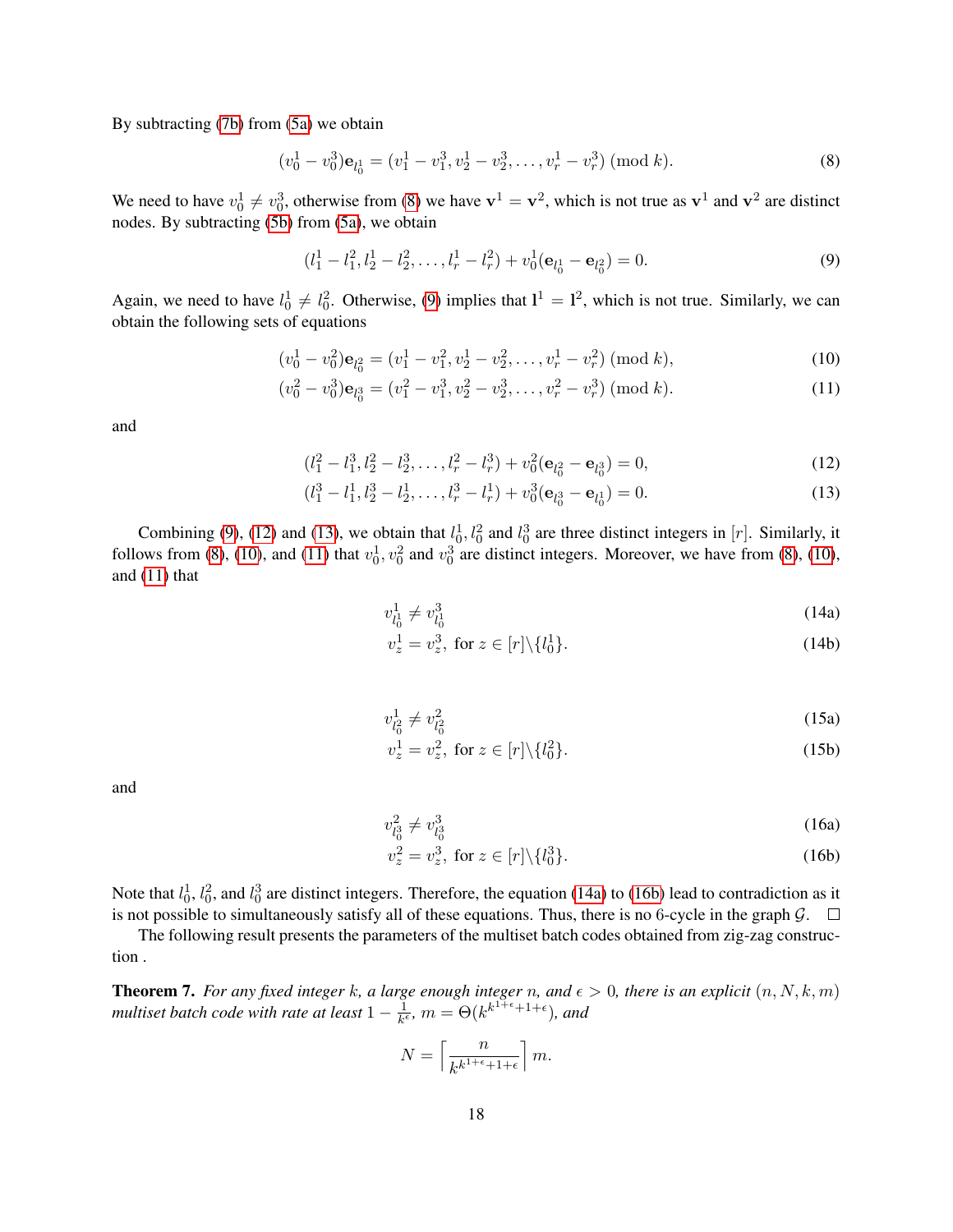**Proof.** From Lemma [5,](#page-16-4) we know that a bipartite graph G obtained by zig-zag construction has  $rk^r$  left nodes and  $k^{r+1}$  right nodes, and girth at least 8. Moreover, the degree of each left node in  $\mathcal G$  is k. Therefore, it follows from Theorem [1](#page-7-3) that G provides an  $(n_1 = rk^r, N_1 = (r+k)k^r, k, m = N_1)$  primitive batch code C with rate  $\frac{rk^r}{rk^r+k^{r+1}} = \frac{r}{r+k} \ge 1 - \frac{k}{r}$  $\frac{\kappa}{r}.$ 

We now select  $r = k^{1+\epsilon}$ , which gives us the rate of the code at least  $1 - \frac{1}{k^2}$  $\frac{1}{k^{\epsilon}}$ <sup>[10](#page-18-2)</sup>. This particular choice for the parameter r implies that C is an  $(n_1 = k^{k^{1+\epsilon}+1+\epsilon}, N_1 = (k^{\epsilon}+1)k^{k^{1+\epsilon}+1}, k, m = N_1)$  primitive batch code. Now using gadget lemma (see Section [2\)](#page-4-0) with  $g = \frac{m}{n}$  $\overline{n_1}$  $\Big] = \Big[\frac{n}{\mu k^{1+\epsilon}}\Big]$  $\left\lfloor \frac{n}{k^{k^{1+\epsilon}+1+\epsilon}} \right\rfloor$ , we obtain an  $(n, N, k, m)$ batch code  $g \cdot C$  with rate at least  $1 - \frac{1}{k^d}$  $\frac{1}{k^{\epsilon}}$ ,  $m = \Theta(k^{k^{1+\epsilon}+1+\epsilon})$ , and

$$
N=\left\lceil \frac{n}{k^{k^{1+\epsilon}+1+\epsilon}}\right\rceil m.
$$

 $\Box$ 

### <span id="page-18-0"></span>4.5 Limitations of the bipartite graph based constructions

We note that the bipartite graph based constructions described above exhibit a tradeoff between the parameter m as a function of k, and the rate of the codes obtained as a function of k. Ideally, we would like to minimize  $m$  (the number of servers) as a function of  $k$  (the number of read requests that can be supported) and maximize the rate as a function of k.

Our constructions achieve close to optimal tradeoffs by the following estimates of de Caen and Székely [\[7\]](#page-20-3).

**Theorem 8.** [\[7,](#page-20-3) [8\]](#page-20-7) Let  $G = (\mathcal{V}_1, \mathcal{V}_2, \mathcal{E})$  be a bipartite graph without 4- and 6-cycles, where  $|\mathcal{V}_1| = n_1$ ,  $|V_2| = n_2$  *and*  $\sqrt{n_1} \le n_2 \le n_1$ *. Then*  $|\mathcal{E}| = O(n_1^{2/3} n_2^{2/3})$  $\binom{2}{2}$ .

Note that we can assume  $n_2 \geq \sqrt{n_1}$ , since otherwise  $|\mathcal{E}| = O(n_1)$  [\[8\]](#page-20-7) which would only allow a constant number of read requests k.

These estimates imply that assuming rate at least  $1/2$  the number of servers m has to be at least  $\Omega(k^3)$ in multiset batch codes based on bipartite graphs without 4- and 6-cycles. More precisely, assuming rate at least  $1 - \frac{1}{k^{\alpha}}$  implies  $m = \Omega(k^{3+2\alpha})$ . Thus, our results give close to optimal tradeoffs for multiset batch codes based on bipartite graphs.

We also note that any systematic primitive multiset batch code where decoding uses at most one nonsystematic code symbol for every request (as in our code constructions) must have an associated bipartite graph without 4- and 6-cycles. Thus, our results in Sections [4.1](#page-11-1) and [4.3](#page-14-1) give close to optimal tradeoffs between the number of servers and the rate for multiset batch codes of this type.

### <span id="page-18-1"></span>5 On Fault Tolerance of Batch Codes

In [\[17\]](#page-21-0), Ishai *et al.* study batch codes with *load balancing* as the primary focus of their work. However, in practice the codes for distributed storage systems need to allow for mechanisms to protect data against catastrophic events. These catastrophic events may correspond to the permanent or persistent loss of a large number of servers due to multiple reasons, including hardware failures, power outages, and loss of rack switches in data centers [\[9,](#page-20-8) [12\]](#page-21-15). Therefore, it is desirable to work with codes that have large minimum

<span id="page-18-2"></span><sup>&</sup>lt;sup>10</sup>If  $k^{1+\epsilon}$  is not an integer, r can be made integer by taking the floor or the ceiling of  $k^{1+\epsilon}$ .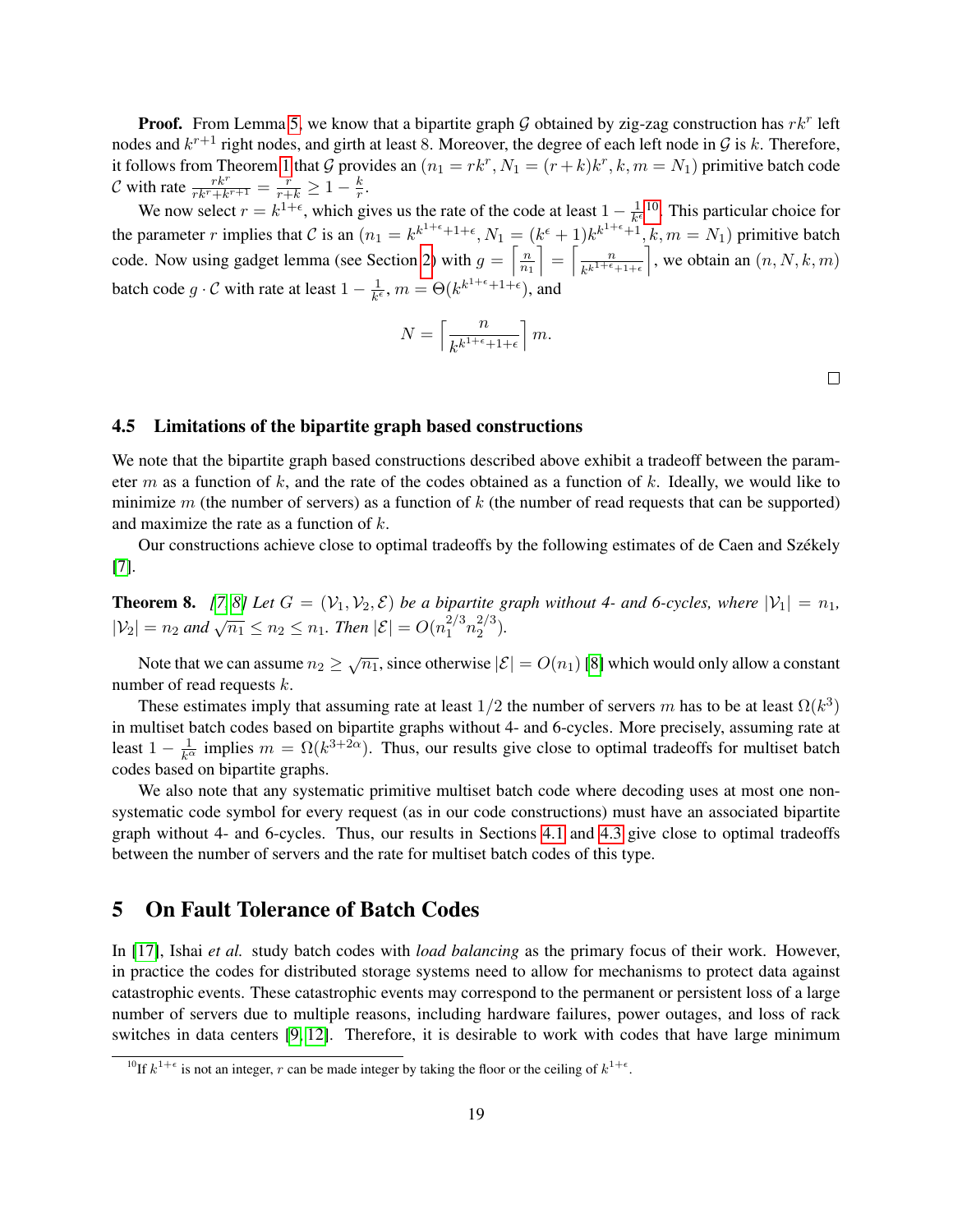distance. Here, we note that Lipmaa and Skachek have recently shown that a binary linear batch code which supports any  $k$ -request patterns has minimum distance at least  $k$  [\[22\]](#page-21-16).

Here, we describe a straightforward yet powerful way to combine the notion of load balancing in batch codes with the issue of fault tolerance. We show that one can modify a given batch code to get a code with large minimum distance at the cost of rate loss. In particular, given a field of large enough size and a batch code with rate  $1-\sigma_k(1)$ , one can get a code which is also a batch code and has minimum distance arbitrarily close to the Singleton bound.

<span id="page-19-1"></span>**Lemma 6.** Let  $\mathcal{C}^G$  be an  $[n, N^G, d^G]$ <sup>[11](#page-19-0)</sup> systematic linear code with minimum distance  $d^G$ , and  $\mathcal{C}^B$  be *an*  $(n, N^B, k, m^B = N^B)$  *systematic primitive batch code. Then, it is possible to obtain an*  $(n, N = 1)$  $N^{\rm B}+N^{\rm G}-n, k, m=N$  *systematic primitive batch code*  $C=C^{\rm G}\circ C^{\rm B}$  *with distance at least*  $d^{\rm G}$ *.* 

**Proof.** Let  $\mathcal{C}^G$  be an  $[n, N^G = n + p, d^G]$  systematic linear code with minimum distance  $d^G$  which encodes a length-n message vector  $\mathbf{x} = (x_1, x_2, \dots, x_n) \in \Sigma^n$  to a codeword

$$
\mathbf{c}^{\mathrm{G}} = (c_1^{\mathrm{G}} = x_1, c_2^{\mathrm{G}} = x_2, \dots, c_n^{\mathrm{G}} = x_n, c_{n+1}^{\mathrm{G}}, \dots, c_{N^{\mathrm{G}}}^{\mathrm{G}}) \in \Sigma^{N^{\mathrm{G}}}.
$$

Let  $C^B$  be an  $(n, N^B, k, m = N^B)$  systematic primitive batch code which encodes the length-n message vector  $(x_1, x_2, \ldots, x_n) \in \Sigma^n$  to a codeword

$$
\mathbf{c}^{\mathrm{B}} = (c_1^{\mathrm{B}} = x_1, c_2^{\mathrm{B}} = x_2, \dots, c_n^{\mathrm{B}} = x_n, c_{n+1}^{\mathrm{B}}, \dots, c_{N^{\mathrm{B}}}^{\mathrm{B}}).
$$

Given  $\mathcal{C}^B$  and  $\mathcal{C}^G$ , we obtain a systematic code  $\mathcal{C} = \mathcal{C}^G \circ \mathcal{C}^B$  which encodes the length-n message vector  $(x_1, x_2, \ldots, x_n) \in \Sigma^n$  to a codeword

$$
\mathbf{c} = (c_1, c_2, \dots, c_{N=N^B+p}) = (x_1, x_2, \dots, x_n, c_{n+1}^B, \dots, c_{N^B}^B, c_{n+1}^G, \dots, c_{N^G}^G) \in \Sigma^{N^B+N^G-n}.
$$

It is clear from the construction that the minimum distance of  $\mathcal C$  is at least as large as the minimum distance of  $C^G$  as the codewords of  $C^G$  are sub-vectors of the codewords of C. Similarly, one can obtain the codeword corresponding to x in  $\mathcal{C}^B$  by puncturing the codeword associated with x in C. Therefore, C is a batch code that can support sequences of  $k$  read requests.

<span id="page-19-2"></span> $\Box$ 

*Remark* 5*.* Note that Lemma [6](#page-19-1) holds for multiset batch codes as well. Also, we state Lemma [6](#page-19-1) only for primitive batch codes. One can employ the gadget lemma (see Section [2\)](#page-4-0) with primitive multiset batch code  $C = C^G \circ C^B$  to obtain general multiset batch codes which can tolerate the failure of any  $d^G - 1$  servers (buckets).

Taking  $\Sigma$  to be a field with large enough size and  $\mathcal{C}^{\rm G}$  to a systematic MDS code, we obtain the following result. Note that if  $\Sigma$  is not sufficiently large, we can create parities over the extension field  $\Sigma^B$ .

**Lemma 7.** For large enough integers k and n, let  $C^B$  be an  $(n, N^B, k, m^B = N^B)$  systematic primitive *batch code with rate at least*  $1 - o_k(1)$ *. Further assume that*  $\Sigma$  *is a field with large enough size. Then for any rate*  $0 < \rho < 1$ , *it is possible to obtain an*  $(n, N, k, m = N)$  *primitive batch code* C *with minimum distance*  $d \geq (N - n + 1) - o_k(n)$ .

**Proof.** From the assumption on the rate of  $\mathcal{C}^{\text{B}}$ , we know that

$$
n \ge (1 - o_k(1))N^B. \tag{17}
$$

<span id="page-19-0"></span><sup>&</sup>lt;sup>11</sup>An [n, N, d] code is an [n, N] code with minimum distance d.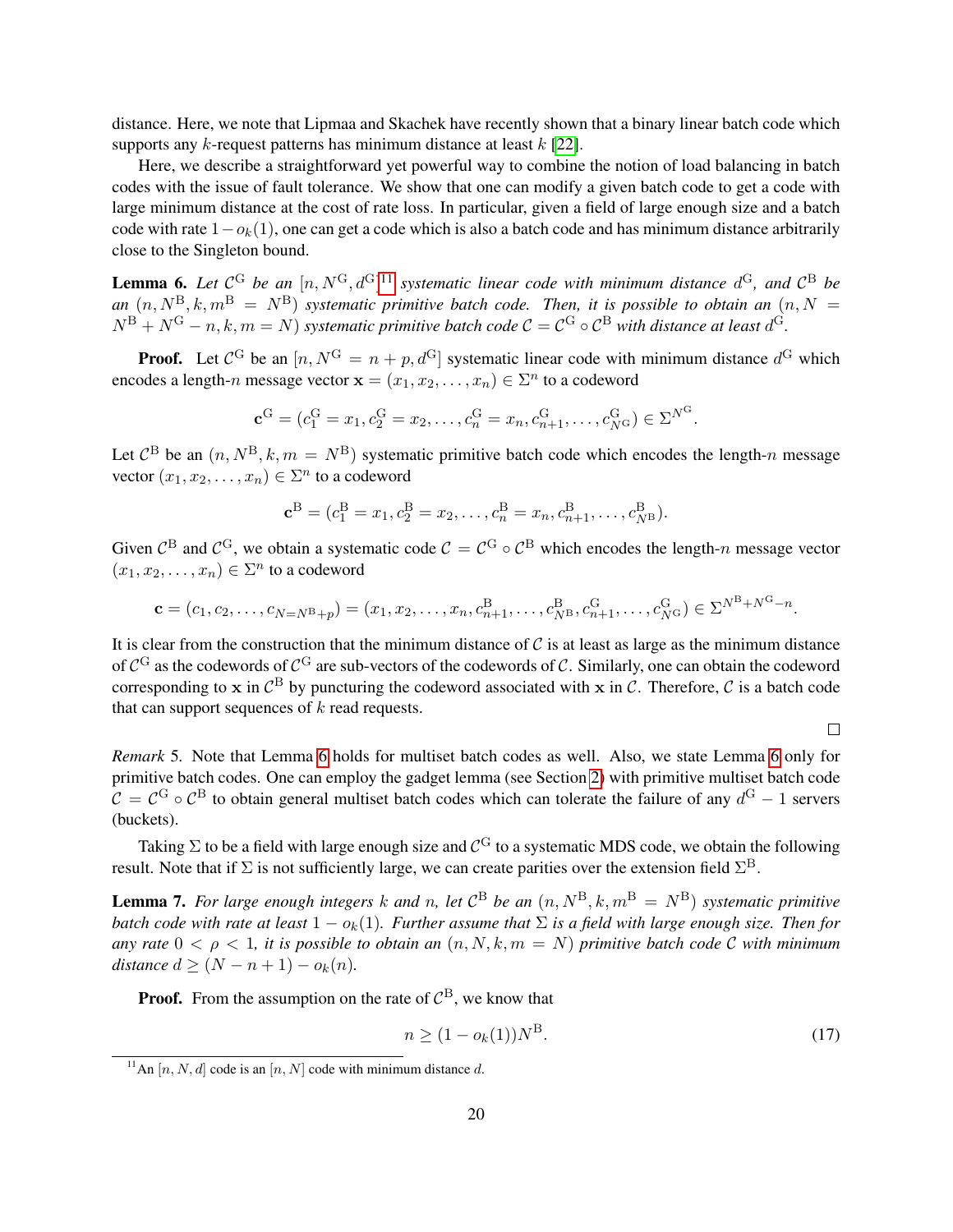Now, we take  $\mathcal{C}^G$  in Lemma [6](#page-19-1) to be an  $[n, N^G, N^G - n + 1]$  systematic MDS code, which gives us an  $(n, N = N<sup>B</sup> + N<sup>G</sup> - n, k, m = N)$  systematic primitive batch code with minimum distance

$$
d \ge N^G - n + 1.
$$

The above expression can be rewritten as

$$
d \ge N + n - N^{B} - n + 1
$$
  
= N - n + 1 - (N^{B} - n)  
(i)  

$$
\ge N - n + 1 - o_{k}(1)N^{B}
$$
  
(ii) 
$$
\stackrel{(ii)}{=} N - n + 1 - o_{k}(n).
$$
 (18)

Here, (*i*) and (*ii*) follow from [\(17\)](#page-19-2). The rate  $\rho$  of C is equal to  $\frac{\rho^G}{1 + o_k(1)}$ , where  $\rho^G = \frac{n}{N^G}$  denotes the rate of  $\mathcal{C}^{\mathbf{G}}$ . Note that we can select  $\rho^{\mathbf{G}}$  to be any number in the interval  $(0, 1)$ .

## References

- <span id="page-20-0"></span>[1] N. Balachandran and S. Bhattacharya. On an extremal hypergraph problem related to combinatorial batch codes. *Discrete Applied Mathematics*, 162:373–380, 2014.
- <span id="page-20-6"></span>[2] C. Balbuena. Incidence matrices of projectie planes and other bipartite graphs of few vertices. *SIAM Journal of Discrete Maths*, 22(4):1351–1363, 2008.
- <span id="page-20-4"></span>[3] C. Balbuena. A construction of small regular bipartite graphs of girth 8. *Discrete Mathematics and Theoretical Computer Science*, 11(2):33–46, 2009.
- <span id="page-20-1"></span>[4] S. Bhattacharya, S. Ruj, and B. Roy. Combinatorial batch codes: A lower bound and optimal constructions. *Advances in Mathematics of Communications*, 6(2), 2012.
- [5] R. A. Brualdi, K. P. Kiernan, S. A. Meyer, and M. W. Schroeder. Combinatorial batch codes and transversal matroids. *Adv. Math. Commun*, 4(3):419–431, 2010.
- <span id="page-20-2"></span>[6] C. Bujtas and Z. Tuza. Optimal combinatorial batch codes derived from dual systems. ´ *Miskolc Mathematical Notes*, 12(1), 2011.
- <span id="page-20-3"></span>[7] D. de Caen and L. A. Székely. The maximum size of 4- and 6-cycle free bipartite graphs on  $m, n$ vertices. In *Graphs, Sets and Numbers (Proc. of the Conference Dedicated to the* 60*th Birthdays of A. Hajnal and Vera T. Sos) ´* , Coll. Math. Soc. J. Bolyai, pages 135–142, 1991.
- <span id="page-20-7"></span>[8] D. de Caen and L. A. Székely. On dense bipartite graphs of girth eight and upper bounds for certain configurations in planar point-line systems. *Journal of Combinatorial Theory*, 77:268–278, 1997.
- <span id="page-20-8"></span>[9] J. Dean. Evolution and future directions of large-scale storage and computation systems at google. <http://research.google.com/people/jeff/SOCC2010-keynote.html>, 2010.
- <span id="page-20-5"></span>[10] A. G. Dimakis, P. Godfrey, Y. Wu, M. Wainwright, and K. Ramchandran. Network coding for distributed storage systems. *IEEE Trans. Inf. Theory*, 56(9):4539–4551, 2010.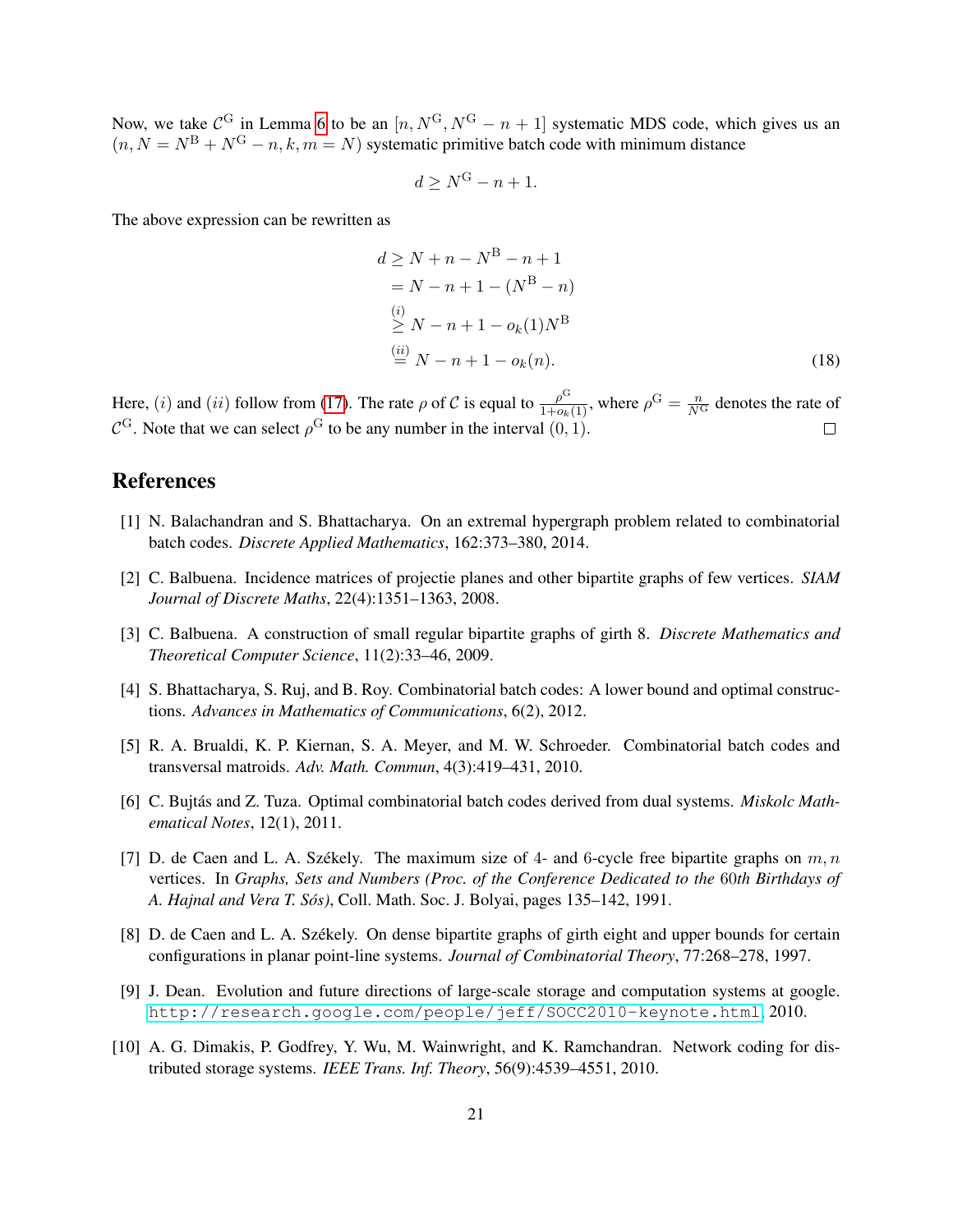- <span id="page-21-8"></span>[11] A. G. Dimakis, K. Ramchandran, Y. Wu, and C. Suh. A survey on network codes for distributed storage. *Proc. of the IEEE*, 99(3):476–489, 2011.
- <span id="page-21-15"></span>[12] D. Ford, F. Labelle, F. I. Popovici, M. Stokely, V. Truong, L. Barroso, C. Grimes, and S. Quinlan. Availability in globally distributed storage systems. In *Presented as part of the 9th USENIX Symposium on Operating Systems Design and Implementation*, Berkeley, CA, 2010. USENIX.
- <span id="page-21-9"></span>[13] P. Gopalan, C. Huang, H. Simitci, and S. Yekhanin. On the locality of codeword symbols. *IEEE Trans. Inf. Theory*, 58(11):6925–6934, 2012.
- <span id="page-21-3"></span>[14] A. Guo, S. Kopparty, and M. Sudan. New affine-invariant codes from lifting. In *Proceedings of the 4th conference on Innovations in Theoretical Computer Science*, pages 529–540. ACM, 2013.
- <span id="page-21-4"></span>[15] B. Hemenway, R. Ostrovsky, and M. Wootters. Local correctability of expander codes. In *Automata, Languages, and Programming*, pages 540–551. Springer, 2013.
- <span id="page-21-1"></span>[16] C. Huang, H. Simitci, Y. Xu, A. Ogus, B. Calder, P. Gopalan, J. Li, S. Yekhanin, et al. Erasure coding in windows azure storage. In *USENIX Annual Technical Conference (ATC)*, pages 15–26, 2012.
- <span id="page-21-0"></span>[17] Y. Ishai, E. Kushilevitz, R. Ostrovsky, and A. Sahai. Batch codes and their applications. In *Proceedings of the thirty-sixth annual ACM symposium on Theory of computing*, STOC '04, pages 262–271, New York, NY, USA, 2004. ACM.
- <span id="page-21-12"></span>[18] G. Kamath, N. Prakash, V. Lalitha, and P. Kumar. Codes with local regeneration. *CoRR*, abs/1211.1932, 2012.
- <span id="page-21-2"></span>[19] S. Kopparty, S. Saraf, and S. Yekhanin. High-rate codes with sublinear-time decoding. In *Proceedings of the forty-third annual ACM symposium on Theory of computing*, pages 167–176. ACM, 2011.
- <span id="page-21-6"></span>[20] F. Lazebnik, V. A. Ustimenko, and A. J. Woldar. New constructions of bipartite graphs on  $m$ , n vertices with many edges and without small cycles. *Journal of Combinatorial Theory*, 58:111–117, 1994.
- <span id="page-21-14"></span>[21] F. Lazebnik, V. A. Ustimenko, and A. J. Woldar. A new series of dense graphs of high girth. *Bulletin of the American Mathematical Society*, 32(1):73–79, 1995.
- <span id="page-21-16"></span>[22] H. Lipmaa and V. Skachek. Linear batch codes. *CoRR*, abs/1404.2796, 2014.
- <span id="page-21-11"></span>[23] F. J. MacWilliams and N. J. A. Sloane. *The Theory of Error-Correcting Codes*. Amsterdam: North-Holland, 1983.
- <span id="page-21-13"></span>[24] F. Oggier and A. Datta. Self-repairing codes for distributed storage - a projective geometric construction. In *Proc. of ITW*, 2011.
- <span id="page-21-10"></span>[25] D. Papailiopoulos and A. G. Dimakis. Locally repairable codes. In *Proc. of IEEE ISIT*, 2012.
- <span id="page-21-5"></span>[26] M. B. Paterson, D. R. Stinson, and R. Wei. Combinatorial batch codes. *Advances in Mathematics of Communications*, 3(1):13–27, 2009.
- <span id="page-21-7"></span>[27] S. E. Payne and J. A. Thas. Finite generalized quadrangles. *Research Notes in Mathematics, 110. Pitman (Advanced Publishing Program), Boston, MA*, 1984.